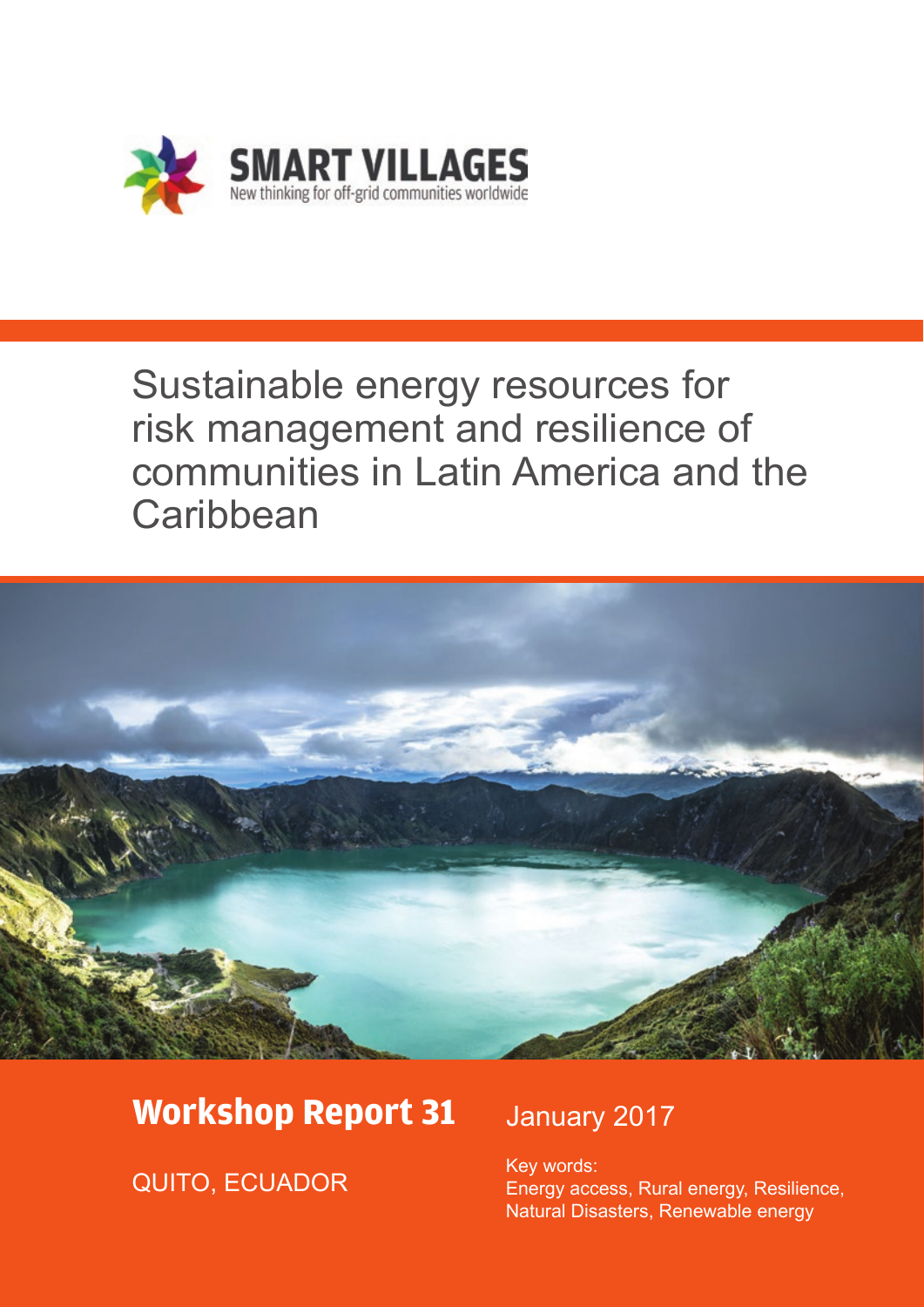#### **Smart Villages**

We aim to provide policymakers, donors, and development agencies concerned with rural energy access with new insights on the real barriers to energy access in villages in developing countries—technological, financial and political—and how they can be overcome. We have chosen to focus on remote off-grid villages, where local solutions (home- or institution-based systems and mini-grids) are both more realistic and cheaper than national grid extension. Our concern is to ensure that energy access results in development and the creation of "smart villages" in which many of the benefits of life in modern societies are available to rural communities.

www.e4sv.org | info@e4sv.org | @e4SmartVillages

CMEDT - Smart Villages Initiative, c/o Trinity College, Cambridge, CB2 1TQ

## **Publishing**

© Smart Villages 2016

The Smart Villages Initiative is being funded by the Cambridge Malaysian Education and Development Trust (CMEDT) and the Malaysian Commonwealth Studies Centre (MCSC) and through a grant from the Templeton World Charity Foundation (TWCF). The opinions expressed in this publication are those of the authors and do not necessarily reflect the views of the Cambridge Malaysian Education and Development Trust or the Templeton World Charity Foundation.

This publication may be reproduced in part or in full for educational or other non-commercial purposes.



MALAYSIAN COMMONWEALTH STUDIES CENTRE CAMBRIDGE MALAYSIAN EDUCATION AND DEVELOPMENT TRUST



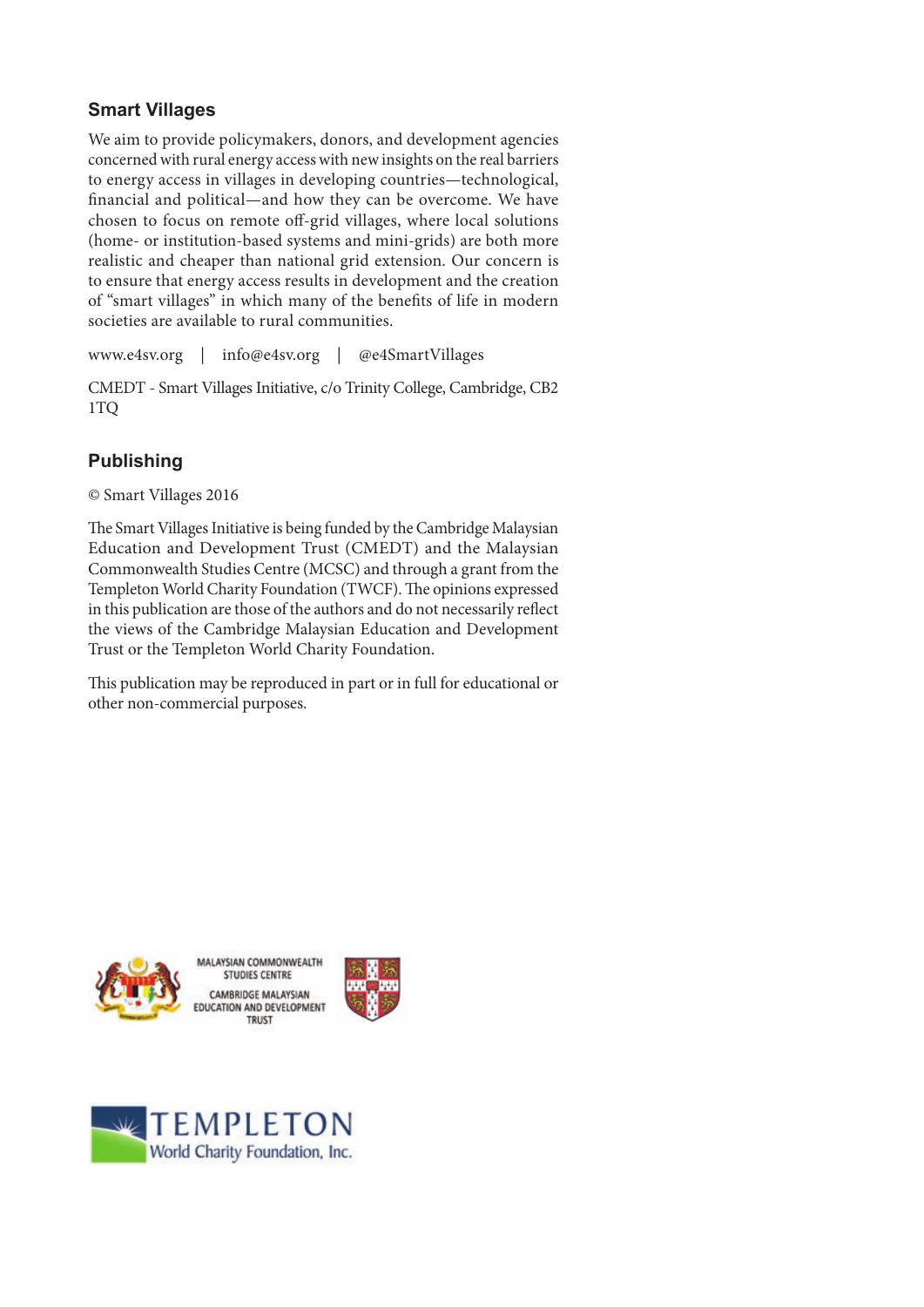## **Contents**

| Resilience experiences in Ecuador and the relationship with               |  |
|---------------------------------------------------------------------------|--|
|                                                                           |  |
|                                                                           |  |
|                                                                           |  |
|                                                                           |  |
|                                                                           |  |
|                                                                           |  |
|                                                                           |  |
| Little explored aspects of resilience to disasters in the energy sector15 |  |
| Emergency management experiences in communities focused on energy16       |  |
| Community resilience in the energy sector: planning experiences           |  |
|                                                                           |  |
| Experiences of risk management for communities and energy                 |  |
|                                                                           |  |
|                                                                           |  |
| Relationship between resilience, territory and the environment 19         |  |
|                                                                           |  |
|                                                                           |  |
|                                                                           |  |
|                                                                           |  |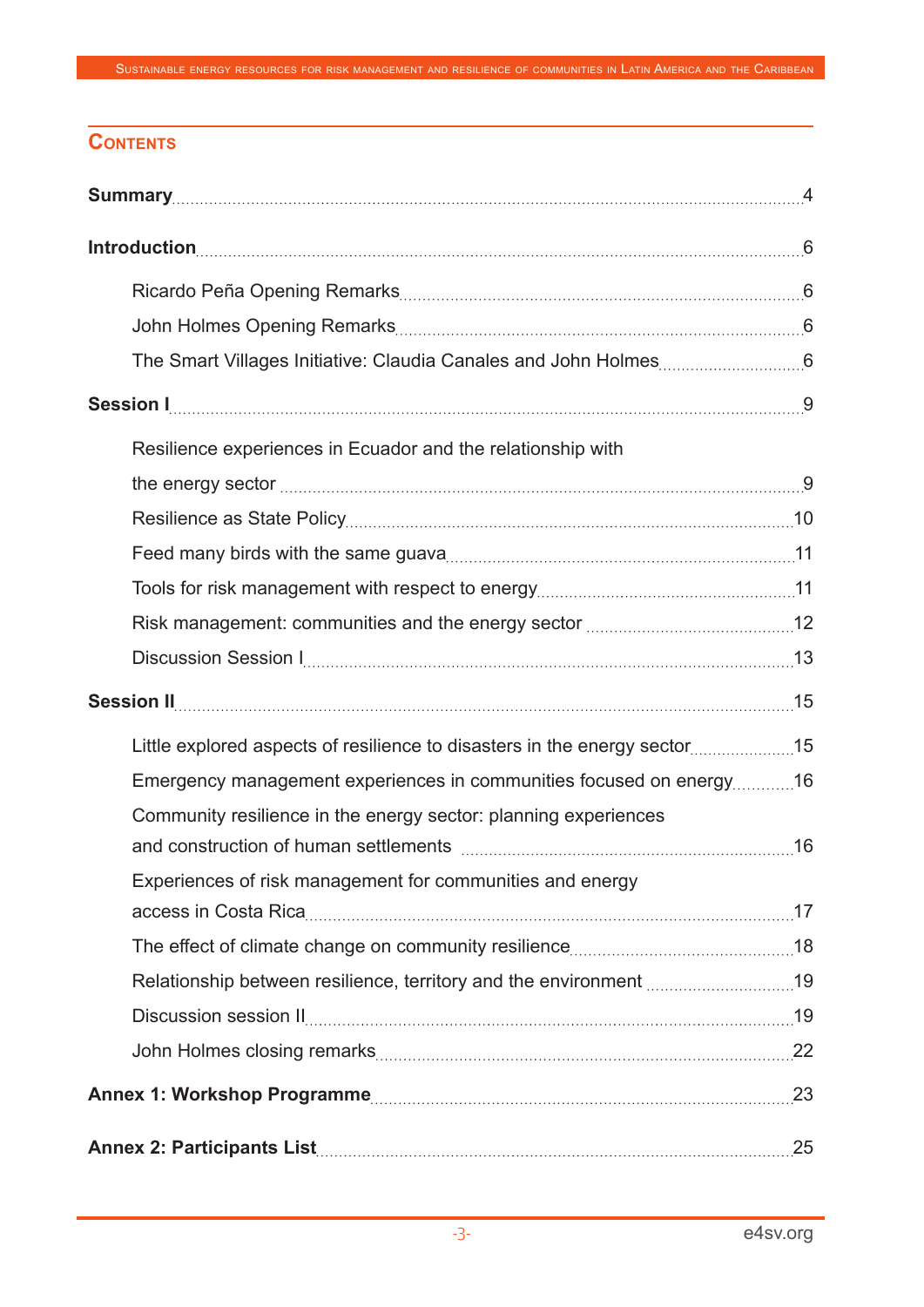#### **Summary**

Leading experts from across Latin America and the Caribbean were brought together for a workshop in Quito, Ecuador, on 30 January 2017 to discuss the challenges and opportunities of building resilience to natural disasters of villages in the region, with a particular concern for the contribution of energy services. Key points made in the presentations and discussions are summarised in the following paragraphs.

People living in rural communities and in poverty often return after natural disasters to rebuild in risk-prone areas as they have no realistic alternatives: "you live where you can, not where you want to". Short-term imperatives like having enough to eat take precedence over medium- and long-term considerations of safety. Also, urbanisation may increase the number of people living in vulnerable areas; for example, coastal cities subject to hurricanes and tsunamis, and cities located near to faults at risk from earthquakes. Natural disasters result in 26 million people around the world each year stepping back into poverty.

The resilience and health of human communities and of the ecosystems in which they live are closely interdependent; risk assessments need to consider both together. Similarly, there are strong interdependencies between cities and villages in respect of resilience, not least because of the movement of people between them.

Countries need to establish resilience strategies based on improved knowledge of the risks and identification of the most vulnerable communities. Such strategies need to be developed and implemented in a way that integrates the efforts of all relevant government ministries. In respect of the physical infrastructure, they need to establish building regulations and ensure they are implemented, and put in place prevention and recovery actions. International initiatives such as the Sendai Framework are helpful in establishing objectives and definitions, and supporting international collaboration.

It is important to learn from experiences of natural disasters and to revise policy frameworks and implementing mechanisms accordingly. Such learning is also key at the community level; for example, in Central America rural communities that had come together to rebuild after civil wars were better able to recover from subsequent hurricanes. Lessons can also be learned from traditional technologies and approaches. For example, the systems of agricultural terracing used for many centuries by the Incas were better able to save water and avoid erosion (and hence increase resilience to floods and droughts) than farming techniques imported from Europe.

Communities need to be directly involved in resilience initiatives through an open dialogue that respects cultural beliefs and customs. An important outcome is that the community realises the importance of risk management measures. If they do not, such measures may be rejected. Public-private partnerships can provide an effective mechanism for interventions: the community needs to be closely involved in an oversight role.

Communities that come together to rebuild after natural disasters increase their social ties and capacities to enhance resilience. They tend to have a strong sense of ownership and independence, which are valuable in meeting the challenges of subsequent natural disasters. In contrast, government interventions that provide replacement houses for free may be counter-productive, increasing the vulnerability of the community in the longer term. An issue for all external interventions is how their benefits may be sustained in the longer term.

Risk assessment should be undertaken of electrical installations at the planning stage, and mitiga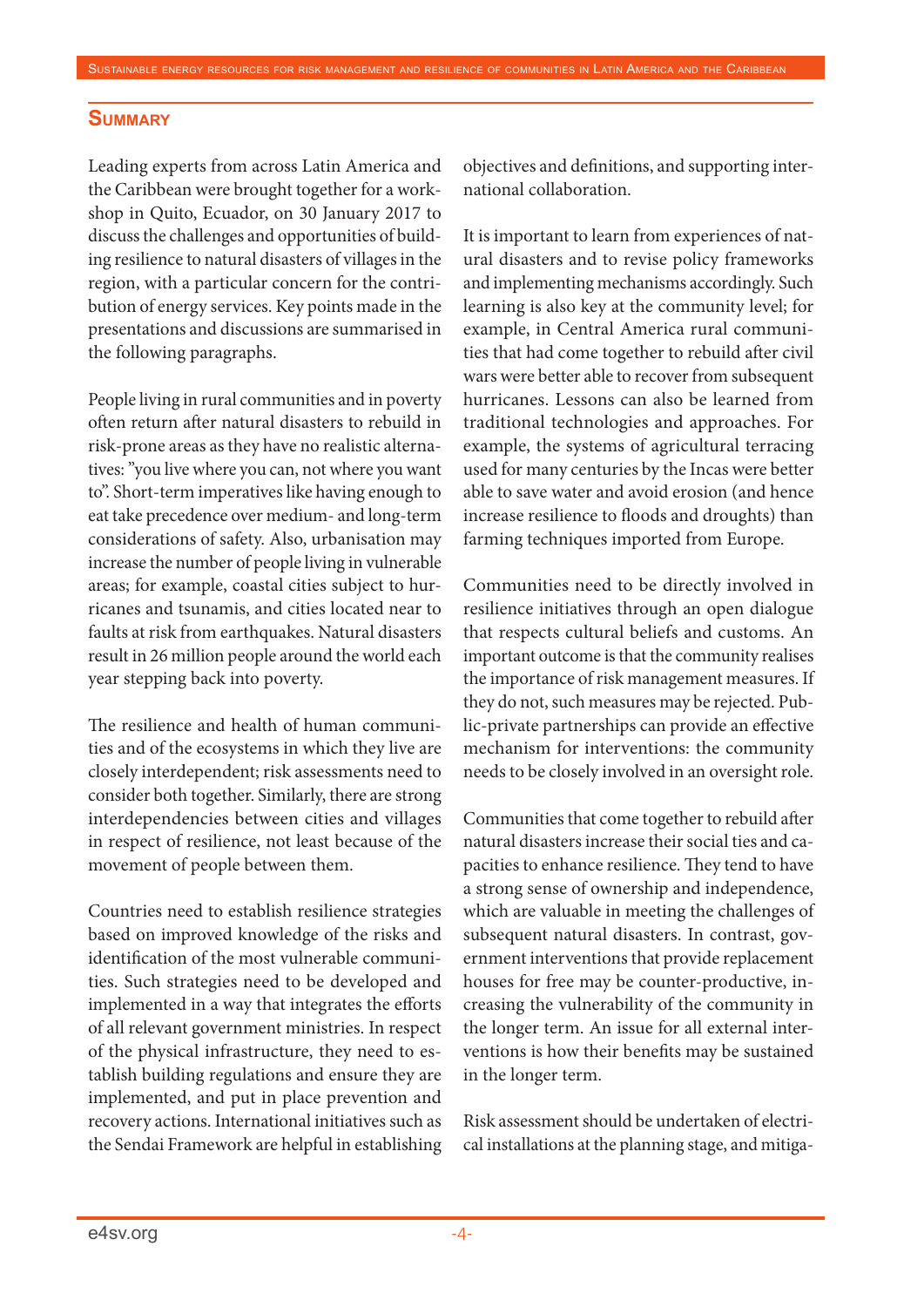tion measures built in as appropriate. Efforts are currently underway to define minimum standards for the resilience of critical infrastructures. After a natural disaster, it is necessary to undertake risk assessments of electricity infrastructure rather than just replacing existing infrastructure. While one view suggests that the provision of energy services to villages can increase their vulnerability due to their increased dependence on infrastructure that might be destroyed in a natural disaster, small, decentralised electricity systems are flexible and easy to repair and reinstall after disasters.

The losses from natural disasters are often under-estimated, ignoring for example longer-term losses to trade or tourism. Countries should set up a national fund which can be drawn on quickly in the event of a natural disaster. This is preferable to drawing on international loans which can result in high levels of national debt in the longer term.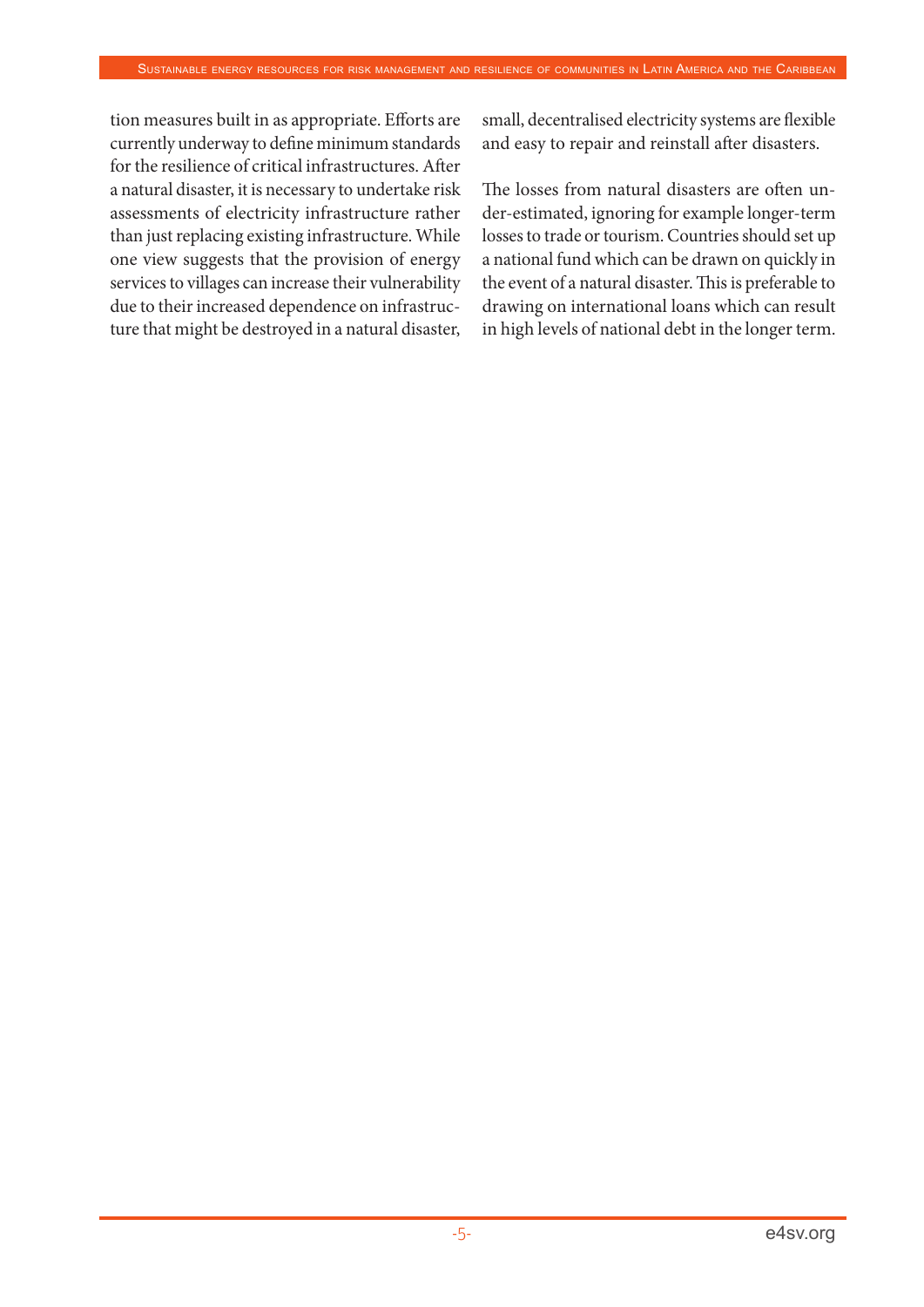#### **INTRODUCTION**

The resilience of rural communities to natural disasters and other shocks is an important issue for smart villages: hard-won development gains can all too readily be lost through natural disasters such as earthquakes, hurricanes, droughts, and floods. This is particularly so for countries in Latin America and the Caribbean which are at risk from a wide range of natural events.

Leading experts from across the region were therefore brought together for a workshop in Quito, Ecuador, on 30 January 2017 to discuss the challenges and opportunities of building resilience to natural disasters of villages in Latin America and the Caribbean, with a particular concern for the contribution of energy services. The workshop built on an earlier workshop held in Singapore by the Smart Villages Initiative which focused on the resilience of rural communities in Asia.

This report summarises the presentations and discussions at the workshop. Copies of the presentations are available at the Smart Villages Initiative's website: www.e4sv.org. Annex 1 of this report presents the agenda for the workshop, and Annex 2 the list of participants.

#### **Ricardo Peña Opening Remarks**

With a warm welcome, Ricardo Peña commented on the great interest of the Ecuador government in initiatives such as Smart Villages. Ecuador is constantly seeking to improve; therefore it is of great importance for them to participate in global initiatives like this and contribute their experience of the last few years on the subject of resilience. He invited the participants to enjoy the workshop and the beautiful city of Quito, a world heritage city where visitors can appreciate it safely. Since the 90s the city has been working on risk management and vulnerability reduction in order to create a secure place for citizens and tourists.

#### **John Holmes Opening Remarks**

In his opening remarks, John Holmes welcomed workshop participants and explained that the Smart Villages Initiative is concerned with how energy access, when integrated with other initiatives, can support the development of rural communities. But hard-won development progress can easily be lost due to a range of social and economic shocks, and as a result of natural disasters. So a key question is how can we manage such risks and make villages more resilient? And, in particular, how can energy access contribute to increasing resilience? He indicated that these key questions would be addressed at the workshop.

#### **The Smart Villages Initiative: Claudia Canales and John Holmes**

Introducing the Smart Villages Initiative, Claudia Canales presented key figures on the lack of access to sustainable energy sources globally: 1.1 billion people do not have access to electricity, and 3 billion people still cook on dirty and inefficient stoves. Many of the 4.3 million people who consequently die prematurely each year from inhaling smoke from cooking are women and children. The Sustainable Development Goals include Goal 7 on energy access, but it is important to recognise that energy access is a key enabler of most of the other Sustainable Development Goals.

Claudia Canales went on to introduce the smart villages concept in which access to sustainable energy acts as a catalyst for development, enabling much-improved provision of local services such as healthcare, education, clean water and sanitation, and the opportunity for new productive enterprises to capture more value from the agricultural value chain. As nearly half of the world's population and 70% of the world's poor still live in rural communities, it is important to have an ambitious vision for their development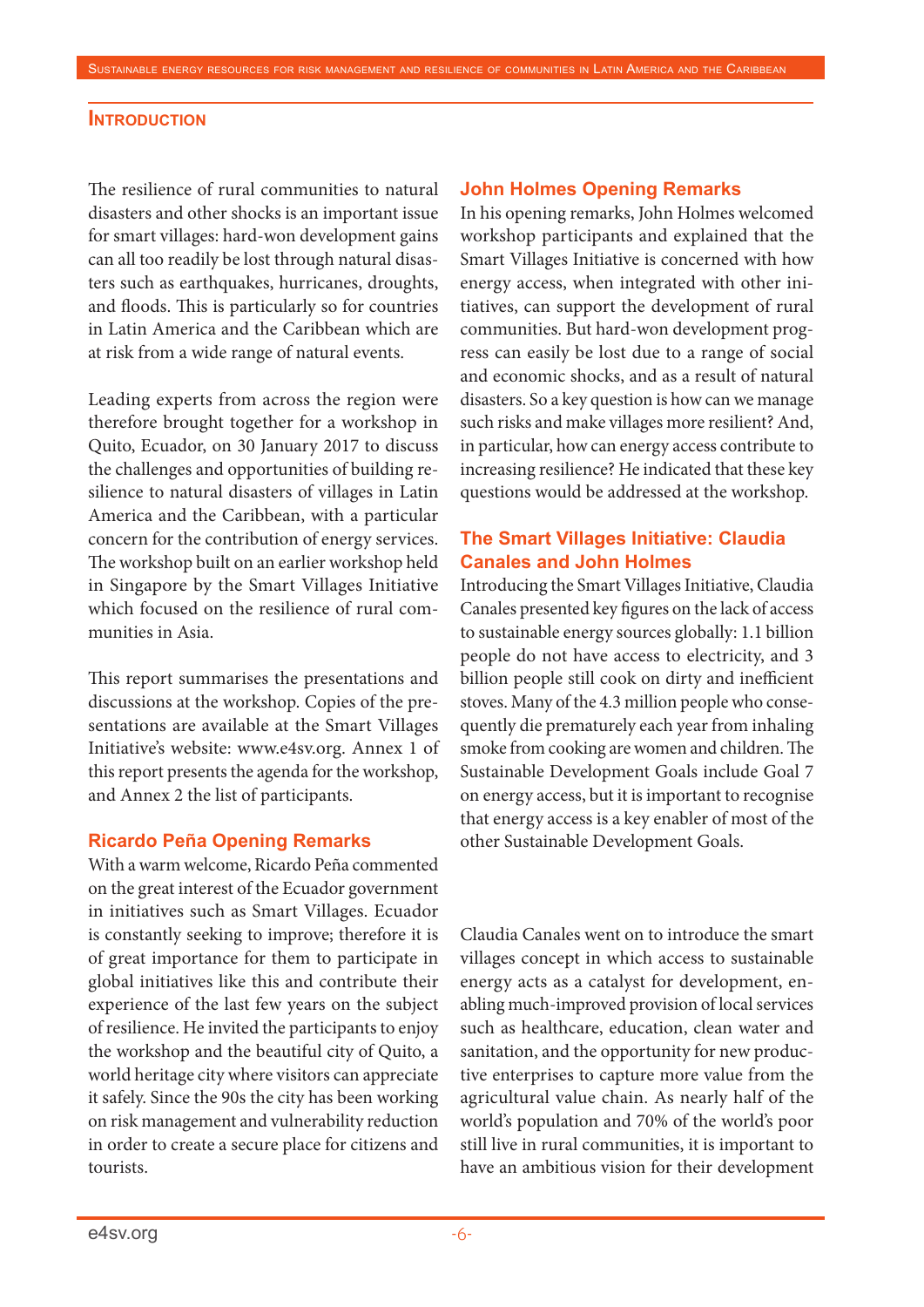analogous to the smart cities concept for urban communities. Technological developments are shifting the balance of opportunities between cities and villages.

The Smart Villages Initiative is identifying the barriers to village level energy access for development and how those barriers can be overcome, communicating new insights and recommendations to policy makers, development bodies, and stakeholders more generally. Through a series of engagement programmes in six regions (East and West Africa, South and South East Asia, South America, Central America, the Caribbean and Mexico) front-line workers in energy access for development are being brought together to discuss the issues.

The Smart Villages Initiative aims to identify the framework conditions necessary for the implementation of local energy solutions in rural communities, and to maximise the leverage of public sector funding in attracting private investment. A key premise is that an integrated approach should be taken at a community level, and an important concern is to establish how the rate of progress through the levels of energy access and development can be substantially increased.

John Holmes went on to recap on key features of smart villages that contribute to increasing their resilience: they have a decentralised infrastructure, they are connected to the outside world through modern information and communication technologies (ICT), they make use of innovative remote service provision for healthcare and education, and the community is empowered and benefits from economic and social development. But all villages face shocks that include a range of natural disasters, economic shocks, conflict, epidemics, and infrastructure failure.

Building resilience to shocks is an important dimension of smart villages, and so the Smart Villages Initiative brought together the energy access and resilience communities of practice in a workshop held in Singapore in May 2016 to discuss the ways in which energy access and other features of smart villages can contribute to resilience. John Holmes went on to summarise the key conclusions of the Singapore workshop.

Taking a broad view, the enhanced prosperity encapsulated in the smart villages concept means that villagers will move from a hand-to-mouth existence to one in which they have economic margins, enabling accumulation of assets and savings. Such assets and savings can tide them over in the immediate aftermath of shocks, and enable re-building afterwards.

More specifically, energy together with ICT supports better training and education, and the ability to share information with others locally, nationally and internationally. This provides the potential to develop skills and knowledge on how to establish physical and social infrastructures that minimise vulnerabilities; for example, building codes and the location of critical infrastructures.

Similarly, energy and ICT enables communication links which mean that villagers can get warnings of impending disasters; for example, imminent hurricanes and, over longer time periods, seasonal predictions of droughts or floods. Improved communication links also support disaster relief after the event. For example, after the Nepal earthquake in April 2015 knowledge of the plight of remote communities was delayed by several days as there was no means to communicate with them.

Enhanced village-level healthcare, with adequate energy supplies and wireless connections to central facilities and information sources, is another inherent feature of smart villages. Provided that such facilities and their energy/ICT services are designed to minimise vulnerability to anticipated risks, they can play a central role in supporting the welfare of villagers in the recovery period after a natural disaster. For example, a key finding after the Nepal earthquake was that villagers were left "in the dark and out of touch". Solar lights with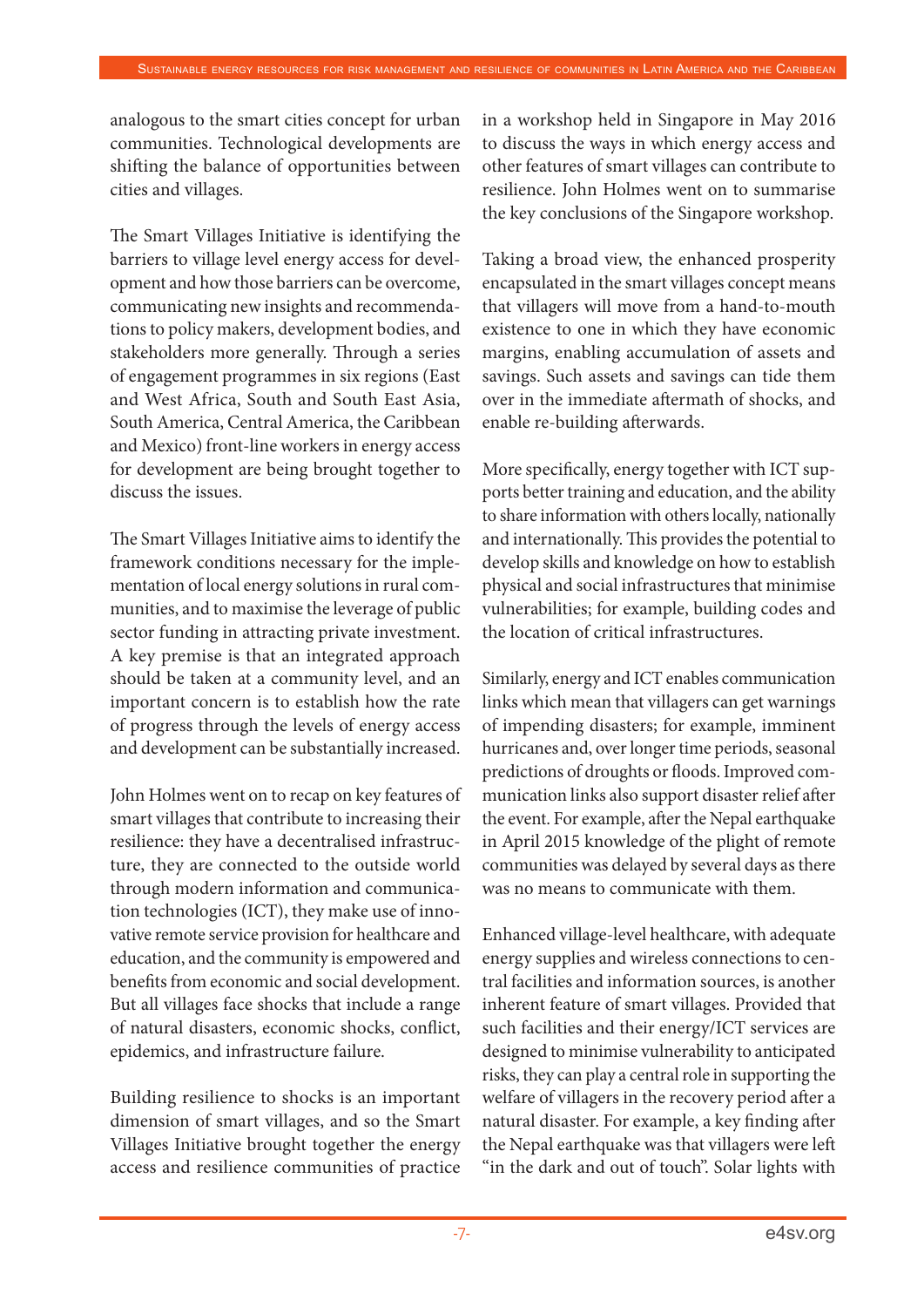mobile phone chargers (now costing as little as \$5) could have overcome this problem.

The social capital of rural communities—for example, their cultures of mutual support and social networks within and between communities—can be a major factor in enhancing resilience, both in respect of preparing for potential or imminent natural disasters, and also in rebuilding communities afterwards. Such social capital is an inherent feature of smart villages. Smart villages undertake a stewardship role for their local environment which can help minimise vulnerabilities to natural disasters such as droughts (through effective forest management) and storms (for coastal communities, preservation of mangrove forests). Similarly, access to modern financial systems enabled by energy access and ICT can support the implementation of mitigation measures and the accumulation of appropriate "buffer stocks", and rebuilding in the post-disaster phase.

So energy access through enabling the key characteristics of smart villages is important in building the resilience of rural communities to natural disasters. But care needs to be taken in the design of energy facilities to minimise their vulnerabilities to anticipated risks. For example: micro-hydro schemes may be rendered inoperable by droughts and landslides (triggered by monsoons and/or earthquakes); solar and wind facilities may be destroyed by storms; electricity grid connections may be broken in the event of a natural disaster.

John Holmes went on to describe three examples. Ten thousand people were killed in the Nepal earthquake of April 2015 because houses had not been properly constructed: the Nepal government's slogan is now "Build Back Better". Some villages have fared better than others in

recovering from the earthquake because they have good social capital with effective governance structures and a spirit of coming together to help each other as a community. Traditional knowledge also has an important role to play; for example, in how to locate infrastructure to minimise the threat posed by landslides. The capacity of the community to deal with a major natural disaster can be enhanced through learning from how to deal with more routine but less impactful events such as landslides.

The Ebola outbreak in West Africa killed 11,000 people and cost billions of dollars, with impacts rippling around the world. The outbreak could have been avoided with the healthcare systems and connectivity envisaged in smart villages, which would have provided for early detection and effective action. The Tuvalu archipelago of remote islands in the Pacific pose distinctive problems of remoteness: it takes several weeks for a ship to get there. So here the emphasis must be on building infrastructure, including energy facilities, which are hardened against the anticipated natural disasters such as storms, and to develop communities which are self-reliant.

Some final points from the Singapore workshop included that the path to resilience is not linear and smooth; there will be many twists and turns along the road. An integrated approach is needed, bringing together energy access initiatives with other aspects of rural development such as healthcare, education, and clean water, and initiatives on resilience. Consideration should be given to the sustainability of initiatives after project completion. Finally, there is a tension between standardised approaches which provide for scale-up, and the need to address the unique circumstances of each community.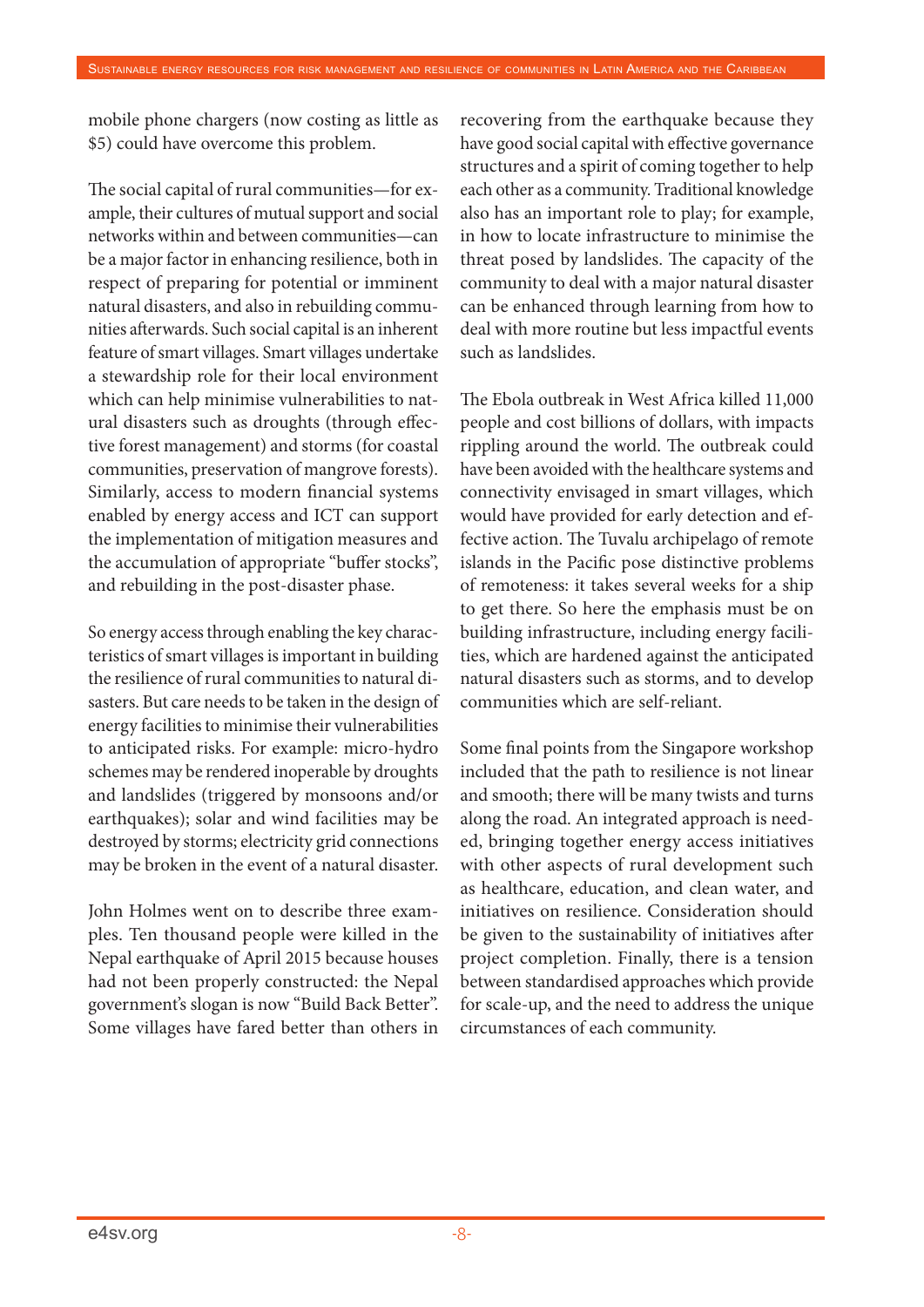#### **Session I**

#### **Resilience experiences in Ecuador and the relationship with the energy sector:** Ricardo Peña, Secretary of Risk Management, Ecuador

Ricardo Peña presented on the experiences of, and progress in, resilience matters in Ecuador. Ecuador is one of the smallest countries in South America but has the highest population density of the region: around 65 people/km<sup>2</sup> with the majority concentrated in urban areas. Lately, Ecuador has been working hard to understand its response capacity to natural disasters in order to learn from positive experiences of the past. Ricardo Peña emphasised that resilience is not the same as resistance. For example, the city of Bahía de Caraquez resisted many earthquakes before the 1970s. Up until then, concrete was not a common material; but with the construction boom of the mid-70s, many new buildings were built with this innovative (at that time) material. In the earthquake of 1998 the first concrete building collapsed due to the lack of regulation of its building process. In the earthquake of 2016, however, a concrete bridge resisted with great success the tectonic movements, proving that with appropriate regulations those types of structural damage can be avoided.

The earthquake of April 2016 caused substantial damage in every sector, showing that the structures were not sufficiently resistant. However, in terms of resilience Ecuador proceeded in a positive way. After the earthquake, for instance, 1,500 health professionals were sent to the disaster zone to support the health system, attending to 6,247 people in the first 72 hours. In respect of drinking water, the service was stopped due to electricity cuts and the infrastructural damage caused by the ground movements. Post-earthquake evaluations revealed that the supply capacity of drinking water in the affected area had been only 50% of demand before the earthquake:

a low percentage that ended up even lower after the earthquake. However, a positive aspect of the tragedy was that it revealed the water supply deficiencies and the poor performance of local governments in providing this service.

In the education sector, the earthquake damaged 325 establishments. Fortunately, the students were on holiday so no lives were lost, but the school year was set to start at the beginning of May so the government had to work fast. With the collaboration of UNICEF, in less than a month the government had built transitory camps for the schools damaged and started the reconstruction of the school buildings. The recovery plan allowed 80% of the children to start the academic year on time.

Regarding electricity supplies, within 48 hours of the earthquake practically the whole system was restored, with the exception of a couple of municipalities. After one month the system was working normally again. There are some doubts, however, about the responsiveness of the electricity grid if the epicentre of the earthquake had been closer to the generation plants. Quito's thermal power plant, for example, has failed assessments of its exposure to hazards. The power plant is located on the slopes of the still active Cotopaxi volcano. The place chosen is highly vulnerable to volcanic eruptions, putting at risk one of the most substantial infrastructure investments of Ecuador.

The damages and losses caused by the earthquake had a cost of US\$3,340 million. Before the earthquake, Ecuador had signed opportunely a fund agreement with the Inter-American Development Bank for recovery from natural disasters. Additionally, it established the "State of Exception and Emergency Fund" generated from taxes, international loans, and international charity to help cover the disaster's financial costs.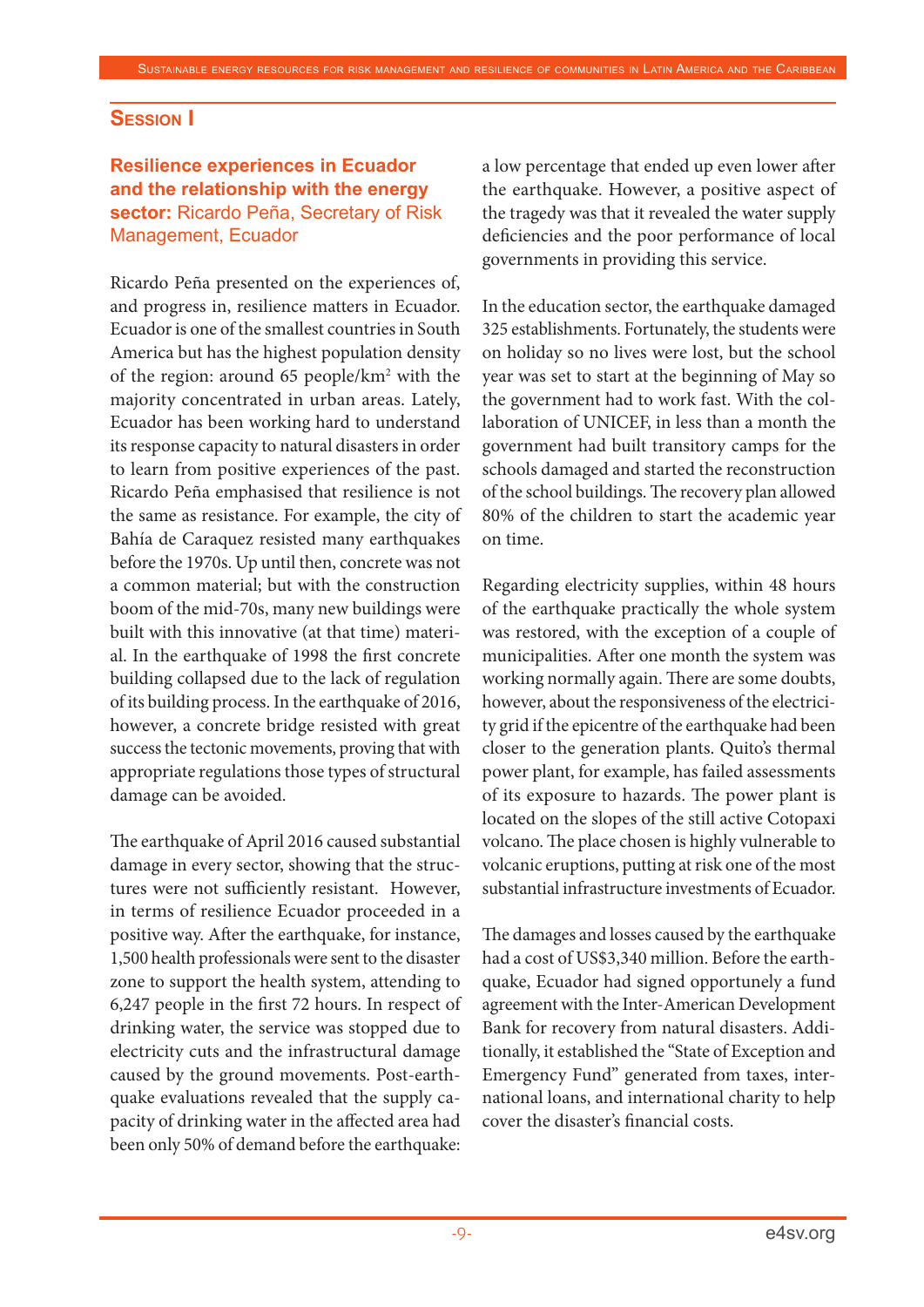The earthquake moved forward the government's knowledge of resilience to natural disasters. Lessons learnt from this earthquake allowed the revision of the policy framework for disaster risk management, as well as an improvement to the inspection methods for the resilience of infrastructure. Nevertheless, some Decentralized Autonomous Governments (DAGs) in Ecuador do not possess enough resources to apply these policies, therefore funding remains the main challenge for the country.

### **Resilience as State Policy:** Ricardo Mena, United Nations (UN) Office for Disaster Risk Reduction (UNISDR), Regional Office Las Americas

The presentation of Ricardo Mena started with an overview of the UN's work globally on resilience. He then introduced the new framework for disaster risks reduction. After every natural disaster, the economic losses are rapidly calculated and shared with the citizens. However, those figures never include trading losses and transaction losses, which can be substantial in the longer term. It is estimated that US\$300 billion are lost every year worldwide due to natural disasters, but including long-term losses this figure can increase by up to 60%. Furthermore, in Latin America urbanisation rates are high and the number of people living in urban areas is expected to double within the next 50 years. Development patterns of cities have shown that more and more families are settling in zones vulnerable to natural disasters, such as coastal cities which are exposed to hurricanes, tsunamis, and cyclones, and cities close to fault zones which are exposed to earthquakes. Inequality and poverty are considered to be factors of vulnerability as well.

In order to get a better understanding of this dynamic within cities, the UN created new metrics that not only evaluate GDP losses, but also analyse losses related to social expenses. The assessment of these new metrics revealed that in

some countries between 20 and 30% of the social development budget is reallocated to recovery from natural disasters, and that after every disaster a substantial number of people step back into poverty again. Therefore, to tackle this problem, the UN created the Sendai Framework for Disasters Risk Reduction. The Sendai Framework is an international agreement that establishes objectives to avoid new risks, diminish the existing ones, and strengthen resilience in communities. It has seven global targets and four priorities for action.

In summary, it seeks to reduce disaster mortality, number of people affected globally, and economic losses from disasters in relation to GDP. It also seeks to increase international cooperation to support developing countries, the availability of, and access to, multi-hazard early warning systems, and disaster risk information. The priorities for action seek to support nations in better comprehending the risks that they are exposed to. The first priority is to understand the risks: Colombia and Mexico have been developing a new metric called "curvas híbridas de excedencia" (hybrid exceedance curves) to calculate the real costs of disaster losses. The second priority is to strengthen disaster risk governance to manage disaster risk at national, regional, and local level. The third priority is to invest in disaster risk reduction for resilience; in other words, to invest in resilience by pulling people out of poverty. And the fourth priority is to enhance disaster preparedness for effective response and to 'Build Back Better'.

The Sendai Framework is intended to be implemented by local governments through the campaign "Mi ciudad se está preparando" ("My city is getting ready"). This is a global campaign that names ten essential aspects to develop resilient cities:

- 1. Establish a local organisation responsible for increasing resilience
- 2. Identify, comprehend, and use current and future risk scenarios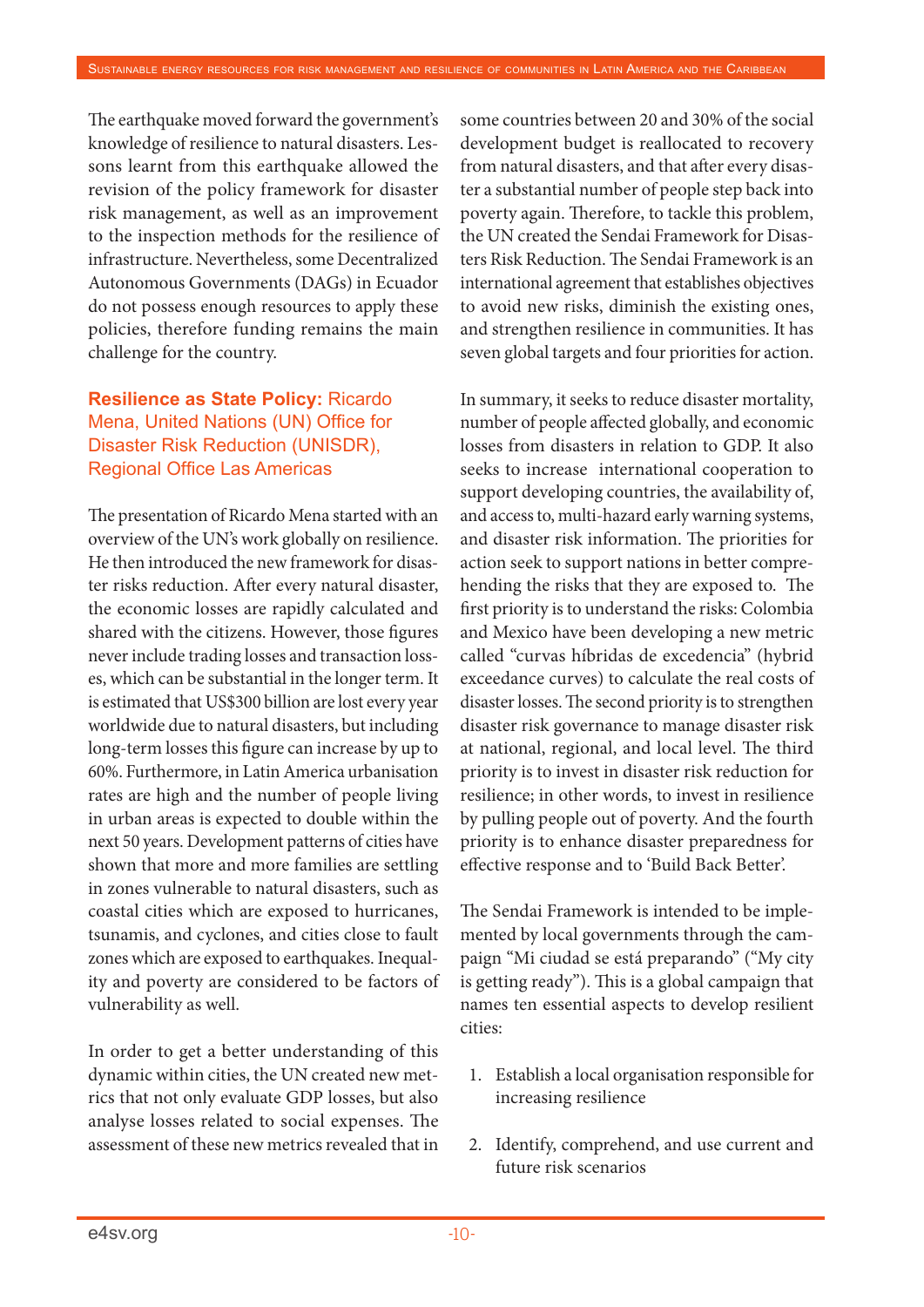- 3. Strengthen finance capabilities for resilience
- 4. Pursue resilient urban development and design
- 5. Safeguard natural buffers to enhance ecosystems' protective functions
- 6. Strengthen institutional capacity for resilience
- 7. Understand and strengthen societal capacity for resilience
- 8. Increase infrastructure resilience
- 9. Ensure effective disaster response
- 10. Expedite recovery and build back better

### **Feed many birds with the same guava:**  Gustavo Wilches, Externado of Colombia University, Colombia

Gustavo Wilches' presentation clarified some concepts of territorial safety and risks. He started by explaining that a territory is alive and joins together the dynamics of ecosystems and communities. The concept of territorial security is about avoiding ecosystems threatening communities and vice versa. The "Radical Risk Management" study considered eight highly-interrelated factors within the territorial security concept. In each territorial system it is important to recognise these interdependencies and to identify the key capabilities for self-recovery. For example, there are communities which are economically strong but very weak in social aspects, creating important inequality issues. Only by identifying those weaknesses can they be addressed.

Gustavo Wilches used a spider and its web as a metaphor for the territorial concept. The spider makes webs; likewise people create their territories. Resistance is the capability of the spider's web to resist a shock. It is important to highlight that

disasters are not natural; people create disasters and nature is just the threat. For example, in Nepal the reason the houses were destroyed in the 2015 earthquake was not because of the earthquake, but rather the poor construction infrastructure due to lax regulations. On the other hand, resilience is the capability of the spider to make the web again. It is important that territories know how to strengthen themselves with their remaining resources after a shock: by analogy, if the spider loses two legs, it has six more to help it recover.

Territories must be strong enough to support important economic changes or population movements. Resilience applies at a personal level as well. People tend to struggle with greater effort when given reasons to fight. A woman in Colombia, for example, lost her leg in a mine explosion, and the idea of leaving her two children alone helped her to recover from that shock. Emotional and cultural securities are crucial for resilience and should always be taken into account, even at a national level.

Risk management and adaptation are closely related to cultural heritage. Cultural heritage can provide signs that remind local society of the hazards they are exposed in their territories. For example, in Popayan, Colombia, there is an ancient cross that warns about the lighting risks in the region. Yet in 2015 twenty indigenous people died in a lightning event.

To finalise, Gustavo Wilches commented that current laws are not protecting the night landscape, generating significant light pollution. He invited the presenters to join the fight against light pollution as an energy-saving strategy.

#### **Tools for risk management with respect to energy:** Wendy Guerra, World Bank, **Bolivia**

Energy-generation installations and the personnel working in them are subject to a number of risks, both during the construction and the functioning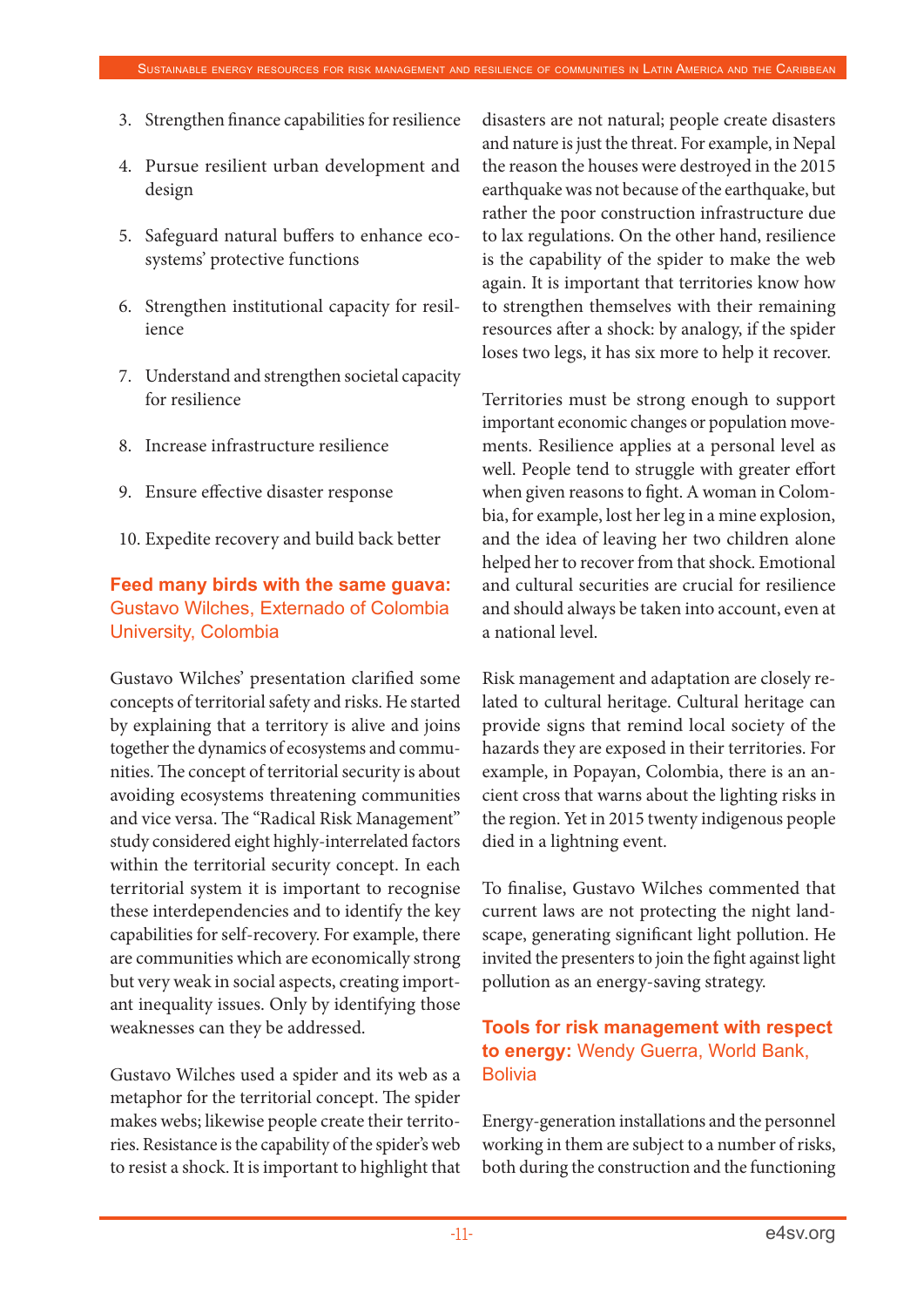of energy installations and equipment. Risks may be the result of human error, accidents, and natural disasters. Energy investment projects in Bolivia are required by law to include a risk evaluation to ascertain that generation facilities are not constructed in risk prone areas, and to ensure that their design considers vulnerability and risk factors. The law also requires that costs for mitigation are established, which need to be included in the project's budget.

The World Bank has developed a tool to assess the risk index at the level of municipalities, establishing the level of threat from different disasters based on historical records. Threats and vulnerabilities are identified for all components (operative, social, economic and environmental) at the initial stage of the project, and the costs of prevention and mitigation measures against medium and high-level vulnerabilities are determined. The tool also assists in establishing the priority of each of the mitigation measures. The same procedure is carried out to determine the potential effects of climate change.

The World Bank has developed additional methodologies for incorporating risk management practices in the development of projects, which are available from their website. Additional tools include a participatory method to develop community risk maps based on historical data.

In conclusion, Wendy Guerra underlined the importance of implementing policies for managing risks to energy infrastructure (for the generation, storage, distribution, and use of energy) in smart villages. It is critical to develop resilience strategies to reduce the potential impact of disasters, such as improving knowledge of the risks and developing prevention, mitigation, and recovery actions. Strategies for dealing with the potential effects of climate change on the community also need to be determined.

### **Risk management: communities and the energy sector:** Daniel Monroy, Government Secretary, Mexico

SINAPROC, Mexico's National Coordination for Civil Protection, was established in 1985 following an earthquake in the capital city which claimed the lives of between 10,000 and 20,000 people. This event highlighted the importance of establishing response systems to protect Mexican citizens from natural and anthropogenic disasters. SINAPROC's constituency includes all the federal, state, and municipal government agencies, civil society organisations, and all the residents of the country. Following the establishment of SINAP-ROC, Mexico changed its building regulations and school curricula to increase the country's resilience.

The legal framework for the current national development plan for civil protection (running from 2012 to 2018 as the term for the federal government) includes: the National Energy Strategy, with a Law for the use of renewable energies and financing for the transition in the energy sector; the National Strategy on Climate Change, which led to the passing of the General Law on Climate Change; the Law for Civil Protection, and the Energy Reform. The legal framework was designed to attract national and international investment, and this has facilitated the establishment of public-private partnerships (PPP) for projects addressing risk mitigation in the country. These strategies are transversal, bringing together all the government sectors of the country, including urban development, health, education, energy, communication and commercial activities. Priority is given to communities identified as particularly vulnerable, utilising a methodology that integrates risk and frequency of, and vulnerability to, extreme weather conditions and natural disasters. The analysis has indicated that Mexico has over 2,400 municipalities, of which about 1,380 are exposed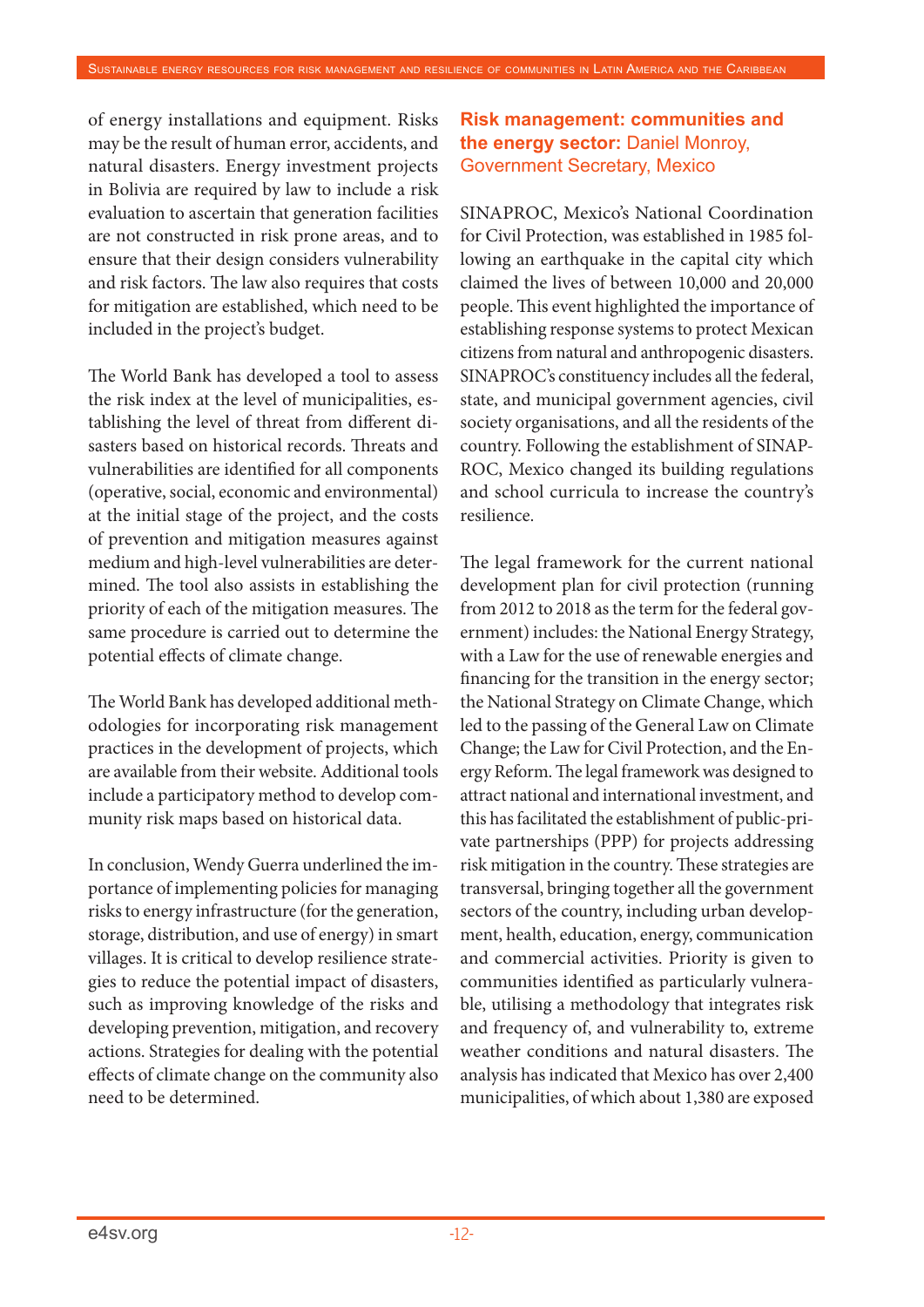to climate vulnerabilities, representing 27 million people in the country; while 824 municipalities, representing 61 million people, are in areas with very high risk of inundations. These risks need to be addressed at the level of communities.

Mexico's population is expected to reach 121 million people by 2050, and developing housing to cope with demand is a national priority. A number of initiatives have been put in place to subsidise social housing and to reduce the environmental impact of new buildings, both by reducing consumption of energy and water, and by increasing the average lifespan of new housing. Lack of knowledge and of capacity at various levels (both in government institutions and in communities) and lack of financing are among the key challenges, as is the fact that programmes designed at a desk do not always match local needs. In addition, it is sometimes hard for communities to change their practices. Technical and institutional challenges, especially at the local level, are also important.

The 102040 Plan sets the vision that the country wants to achieve in a number of areas: society and population; ecosystems; energy; emissions; productive systems; private sector, and industry and transport. A challenge is that many development plans last only the presidential term.

#### **Discussion session I**

A large number of different definitions are currently being used in the field of mitigation of natural disasters, which can be problematic in global initiatives. In an effort to clarify the situation, the United Nations General Assembly, in the context of the Sendai Framework for Disaster Risk Reduction, is about to approve and publish a new glossary of terms on resilience and risk management.

The impact of the different energy technologies needs to be considered, not only from the anthropogenic point of view, but also in respect of their effects on other parts of the ecosystem. The status of other species, such as fish in aquatic systems, migratory birds, and the maintenance of urban species diversity, also provides an indication of the health of ecosystems (such as the quality of air and water), and whose loss also impacts on the quality of life of humans.

One example of the energy reform taking place in Mexico, where 2.7 million people in rural areas have no electricity, is a collaboration between a company, Enlight, and the social enterprise Ilumexico. They have a project in which for each solar installation in a city, a subsidy is provided for the installation of the same equipment in resource-poor households in rural areas with no connection to the grid. Public-private partnerships have the potential to improve access in remote locations with difficult access and dispersed populations, and can greatly increase impact since not all the funding needs to be provided by the government.

Mexico has also accumulated experience in dealing with national disasters; for example, the Federal Commission for Electricity is able to rapidly take down the grid cables before a hurricane is about strike to protect it, reinstalling them once the risk is over, which is the cheapest and most effective way of reducing damage to the infrastructure.

All types of electrical installations need to have risk assessment attached to them, and consideration should be given to the cultural acceptance of the technology by the community, as it can really influence whether it is successfully adopted.

One phenomenon that is becoming apparent is the movement of well-off people to rural areas in search of a better quality of life (e.g. air and water). The Sendai Framework is in fact applicable to both urban and rural locations. It is important to acknowledge that the resilience of urban areas is intimately related to their capacity to establish good links with rural areas, which are the ultimate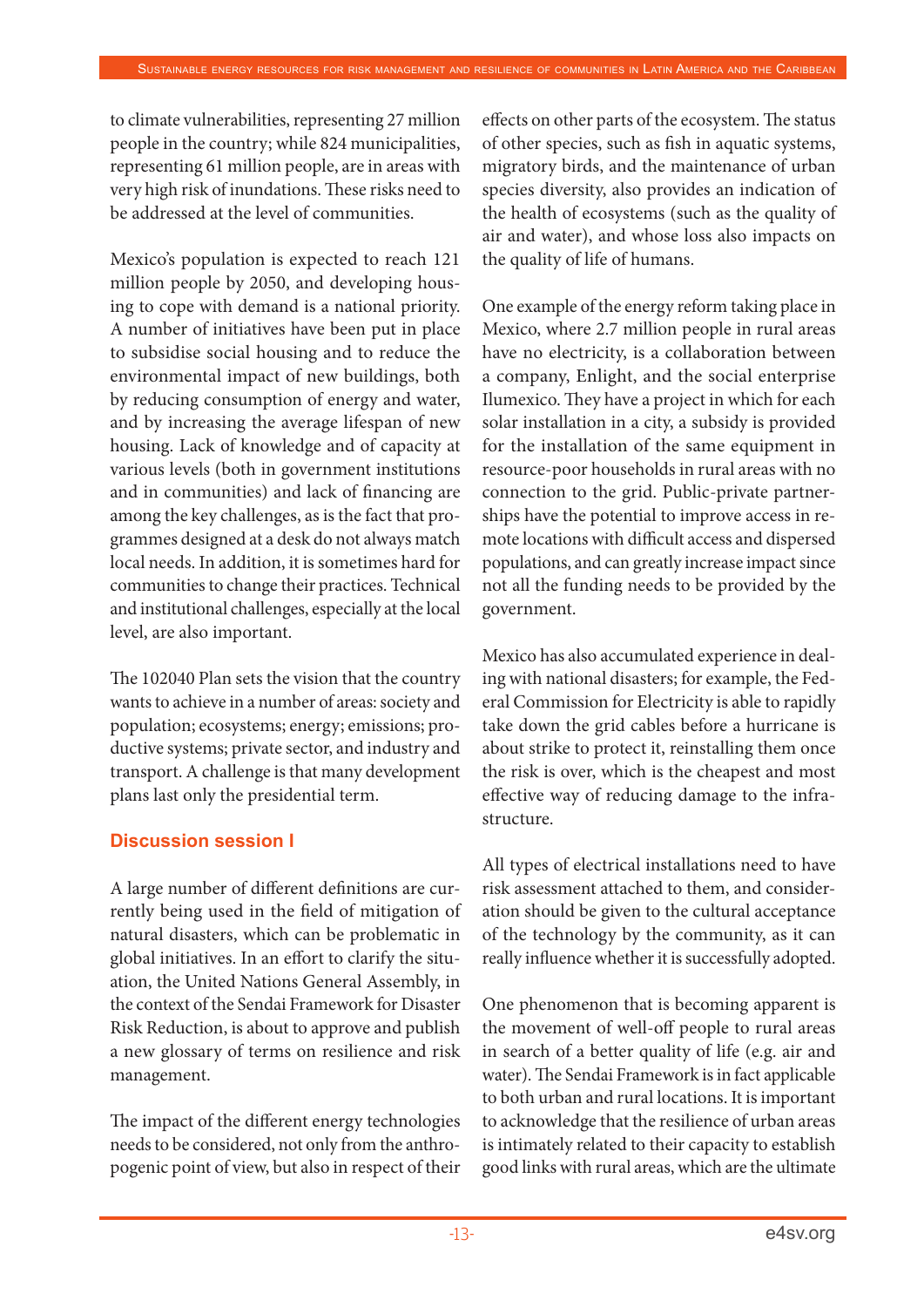source of water, food and energy. This requires building relationships of reciprocity which also safeguard the quality of life in rural locations.

One example provided where this is not the case at the moment is the situation in Colombia, where the populations of the rural area that provide water for Bogota themselves lack access to this resource. Sustainability requires that rural communities providing water services to the capital should also have a good quality of life and adequate services. The latest technological advances allow rural access to services and provisions that were previously exclusive to urban centres, so access to these services should not require relinquishing a rural lifestyle. Water access for urban areas, which is closely linked with land issues and indigenous rights, is also a key issue in Bolivia. Another manifestation of the symbiosis between rural and urban areas is the movement of people between them, depending on where there are better opportunities at a specific time.

A joint initiative between CELAC (Comunidad de Estados Latinoamericanos y Caribeños) and the United Nations' Food and Agriculture Organisation (FAO) has developed a policy for risk management and mitigation for rural areas engaged in agricultural production. The aim was to safeguard the continent's food and nutrition security. The unsustainable use of resources is also a threat to rural areas, which underlines the fact that the problem is sectorial with many different facets and components. In addition to the agricultural sector, the energy sector is critical for risk mitigation, and currently there is an effort to define minimum standards to ensure the resilience of the relevant infrastructures. Critical for an effective risk management strategy is to achieve an integrated approach across all sectors, which is still not a reality.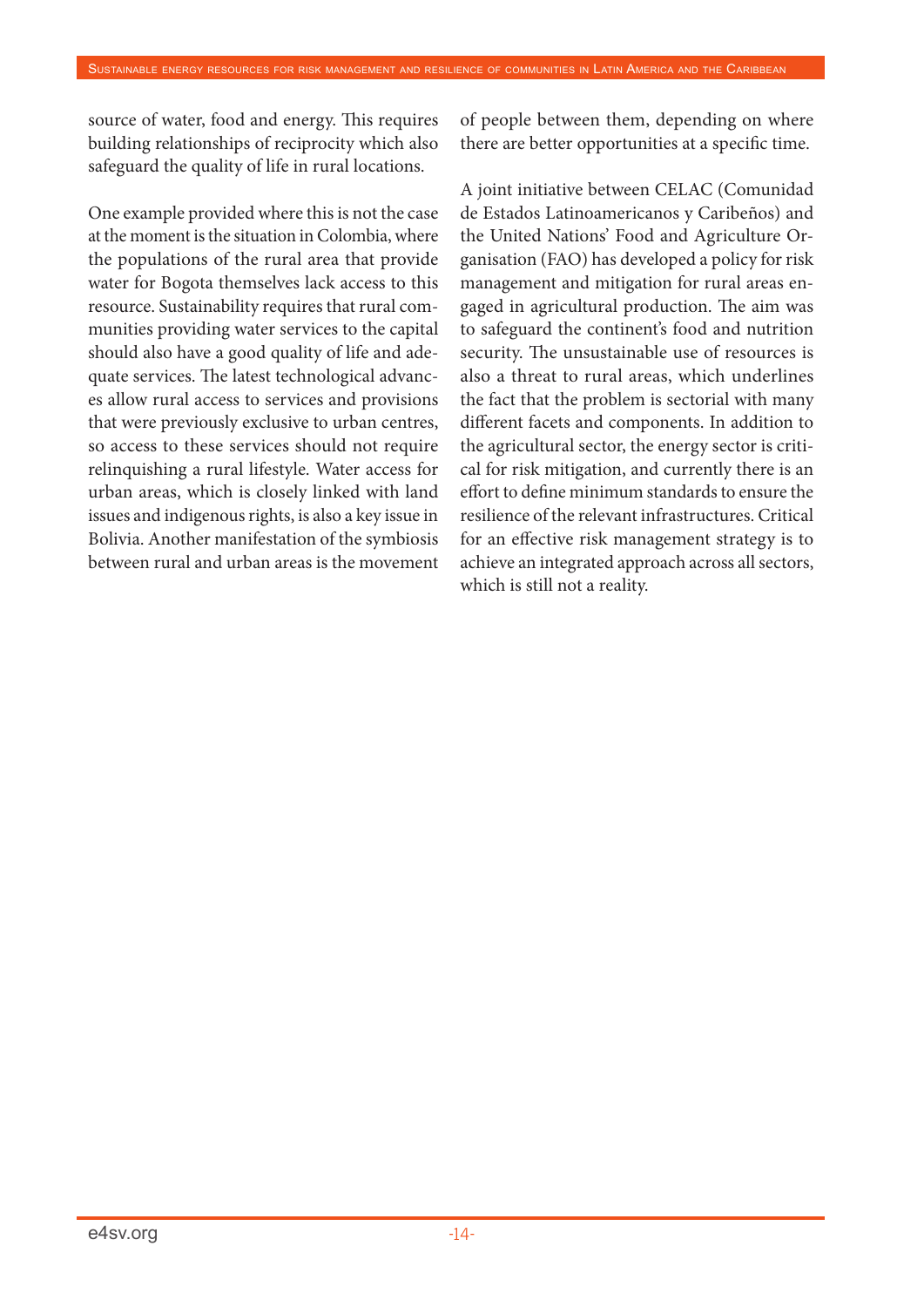#### **Session II**

#### **Little explored aspects of resilience to disasters in the energy sector:** Marco Antonio Rodríguez, World Bank, Bolivia

During the last hurricane in the Caribbean, Haiti was considerably affected. The international press followed closely the recovery progress of the country, but little attention was given to the effects of the hurricane on the rest of the Caribbean islands. For example, there was scarce information about the fact that the Bahamas spent nearly one month without electricity. Actually, the most affected sectors after a natural disaster are the electrical and distribution systems of nations. In this particular case, the Caribbean islands were strongly affected by the lack of electricity since they are extremely dependent on tourism for livelihoods. Moreover, post-disaster evaluations do not always show the entire picture of disasters and often underestimate damage.

The term 'resilience' refers mainly to the capacity for recovery from disasters of people and the ecological and infrastructural systems on which they depend. Communities, for instance, are social systems at every scale; for example, households, schools, villages, and cities. So systems can have sub-systems inside them and resilience is not cumulative along them. For example, some small villages can be very resilient to the impact of an earthquake, but that does not mean that the whole country will be resilient to that type of shock. Hence it is not possible to refer to resilience in communities without referring to municipal, regional, and national resilience. If a system is not balanced, the interrelationship between all the sub-systems has to be evaluated to build resilience. A good example of a resilient living being is the tardigrade, which can survive extreme conditions that would be fatal to nearly all other known life forms.

Resilience can be considered in a sequence of phases. Initially, systems are in a "normal" state. When the system is shocked by a natural disaster, it moves to the second phase, in which it is stressed and deformed. At this moment, the concept of resilience is activated to absorb the energy from the shock and then release it in order to return to its original form or to adapt to a new form. The final stage is assimilation of the shock. Here the idea is to increase communication within the system to create synergy for possible shocks in the future.

Marco Antonio Rodríguez ended his presentation by stating the need to clearly define the meaning and boundaries of the resilience concept, as well as how resilience differs from the concept of vulnerability. To speak about resilience further aspects should be explored, which include:

- What is the understanding and knowledge about the natural disaster risks at a community level, and how they link to a municipal, regional, and national level?
- Is decreasing vulnerability the same as increasing resilience?
- How can we increase and promote resource use of a community efficiently?
- Is poverty related to the lack of resilience? To what extent does development generate better opportunities?
- How can financial resources be improved? And how can the protection of finances from natural disasters be promoted as part of the resilience agenda?
- What would be the effect of the anti-globalisation movement?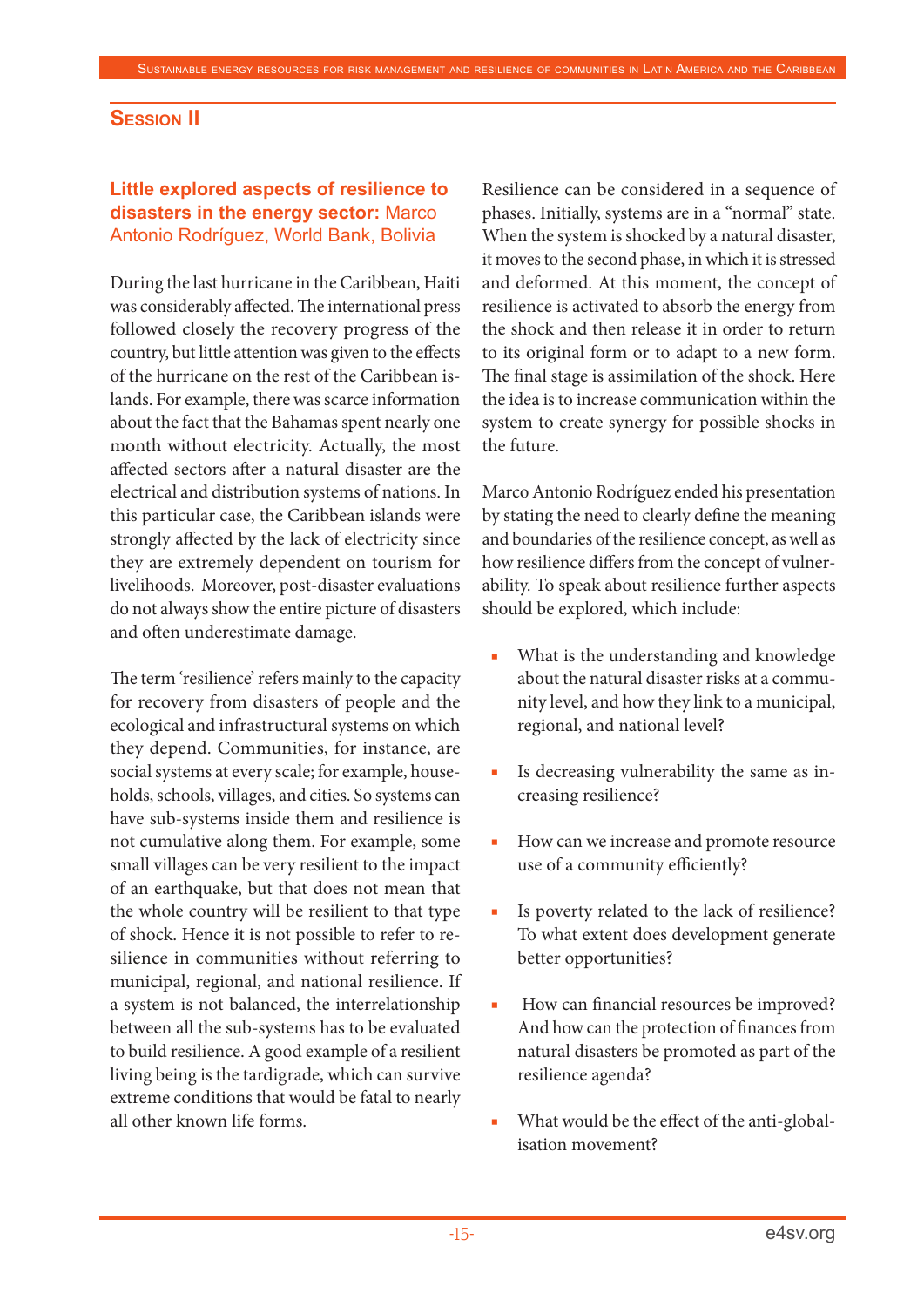#### **Emergency management experiences in communities focused on energy:**  Miguel Kurita and Ofelia Insaurralde, National Emergency Secretary of **Paraguay**

The National Emergency Secretary of Paraguay is a governing body that aims to manage and reduce the risk of disasters in Paraguay. Their role is to promote the execution of Risk Reduction and Management policies and to provide a platform that promotes dialogue in these matters between different sectors of the country and society.

During the last 20 years, Paraguay has been subjected to several anthropogenic, epidemic and hydro-meteorological events. However, within the last two years the country has experienced persistent storms and floods due to the El Niño phenomenon. The consequent emergencies have impacted people all over the territory, with 920,900 people assisted in 2014, 1,051,660 people in 2015, and 984,465 people in 2016. In 2013, Paraguay was ranked sixth place in Latin America and the Caribbean on the number of small and medium-sized disasters, and it was ranked second place on the destroyed housing rates for every 100,000 inhabitants as a result of recurrent river overflows.

In the last 40 years, Paraguay has increased its electricity generation six-fold. This consistent growth has been possible due to the development of the distribution infrastructure and the construction of two large-scale hydroelectric plants (Itaipú and Yacyretá dams). Since the late 1990s, Paraguay has increased its electricity coverage from 48% to 96.7%, missing only some isolated regions of the Paraguayan Chaco. Despite the fact that the government subsidises up to 75% of the energy costs of monophasic installations if the user does not exceed a certain consumption, the electricity distribution company , La ANDE, estimated in 2013 losses of around US\$22 million due to energy theft (around 6%). The use of renewable energy has barely begun and the country is still

relying on biomass for cooking which accounts for 46% of its energy consumption. Currently, the emergency management arrangements are weakly associated with the energy sector, but the National Emergency Secretary is working hard to change this situation and improve the relationship between both bodies.

The National Emergency Secretary is now working closely with La ANDE in post-disaster recovery. They organise local worktables to contribute to people's security after disasters by providing information and support about the risks that people are exposed to. In the floods of 2015, for example, the government ordered households to switch off the electricity supply to their houses, but eight people died of electrocution as they had not implemented this instruction. Therefore, the organisation aims to avoid these types of regrettable events.

Another initiative that the Emergency Secretary has been developing is the construction of a pilot neighbourhood with potable water and waste management systems for families temporarily displaced by disasters. Nevertheless, people have been reluctant to leave their homes and make use of these facilities. Moreover, the Secretary controls five pre-positioned centres distributed across the country. They contain the main supplies that are commonly necessary in a state of emergency.

## **Community resilience in the energy sector: planning experiences and construction of human settlements:**  Ricardo Canevari, Independent Consultant, Argentina.

Ricardo Canevari talked about his experience in the post-war recovery of Central America. In this particular situation, communities have had to assume the responsibility for creating their own resilience plans and to look after their own future. When the civil war was over, all the families that had moved because of the war returned to their villages. This phenomenon included the reincorporation of guerrillas, reconciliation between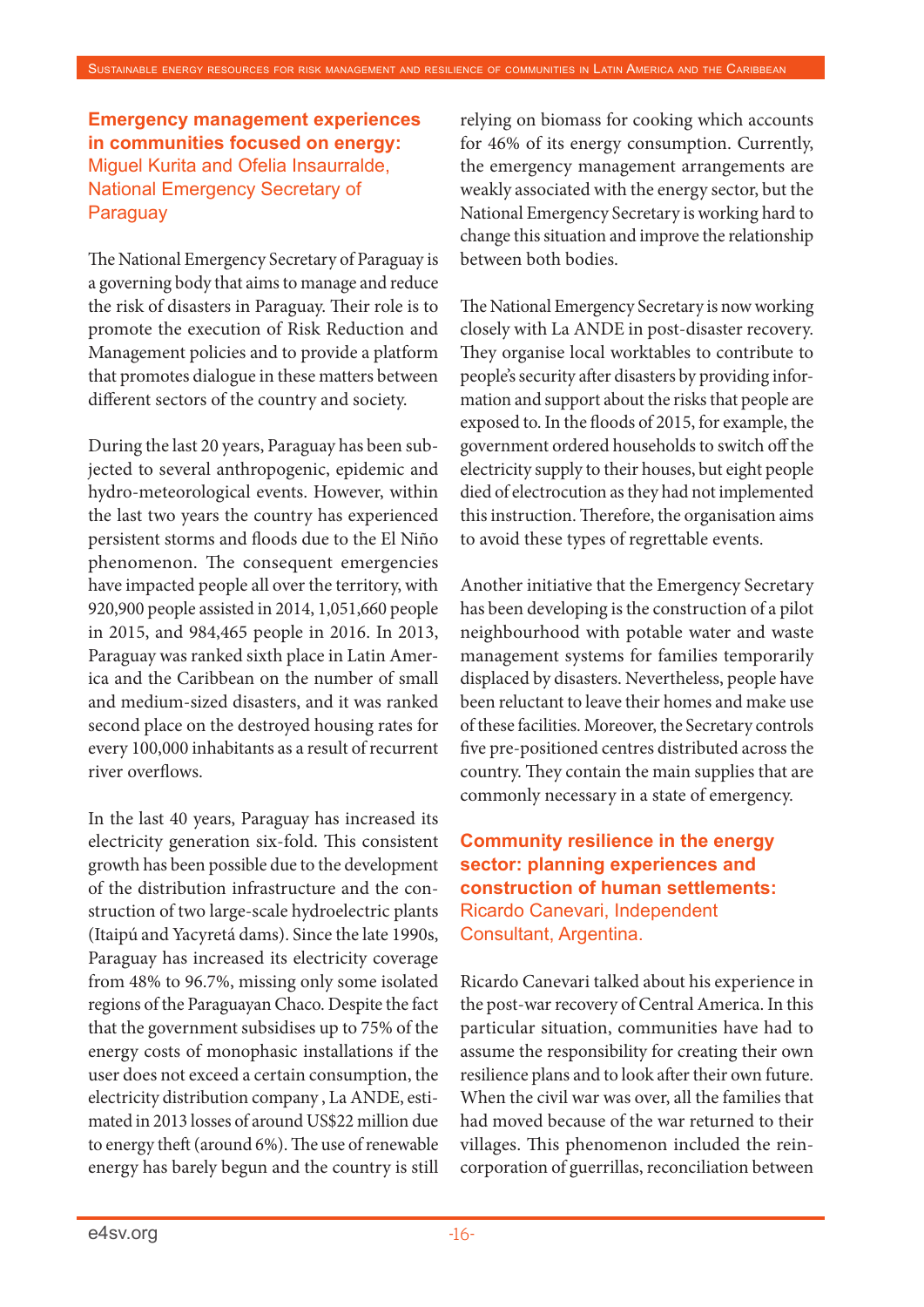villages, and the repair of physical damage of towns. In Nicaragua and Guatemala, this situation generated a natural process of self-reconstruction, where men, women, and children worked together in an equal distribution of responsibility to construct their houses and neighbourhood. The process created unique social ties among the people living in the communities, and a personalised framework of resilience was born with it.

In the following years, Central America was stricken by the hurricanes Mitch (1998) and Stan (2005) that resulted in major devastation in the region. Ricardo Canevari cited the definition "the risk to natural disasters is the result of historic processes characterised by the inadequate use, occupation and transformation of the territory". This extract means that people live where they can, not where they want. Therefore, the postwar reinsertion process gave people the required tools to face disasters and after the hurricanes they started the self-construction process again.

The community of Cruz Laguna, located on the banks of the Coco River in Nicaragua, was an emblematic case in terms of resilience. After hurricane Mitch, residents of the community met together to develop a recovery plan. The fact that they could organise themselves and assume the challenge of being able to get by on their own, without the guidance of a governing body, created a notion of ownership and independence in the community. The attitude of Nicaraguans in the face of disasters was outstanding and, in less than a year, Nicaragua had largely rebuilt after the damage caused by the hurricanes. This might imply that the recovery experience gained by the Nicaraguans after the war made them resilient to any other type of shock.

In order to create a new human settlement plan the Nicaraguan Institute of Territorial Studies worked in collaboration with the National University of Engineering on the identification of safe areas to establish new housing projects. In this study, the opinion and experience of the

community was taken into account. The role of the community leaders was fundamental, likewise the participation of women. For example, in the volcanic lake of the San Marcos Department, Guatemala, there were several communities living on the slopes of the volcano. Only one of those villages had organised senior leaders who took the decision to abandon the village due to visible risks of a mudslide from the lake. The people of that community were the only survivors of the mudslide that hit the area two days later. To conclude, Ricardo Canevari emphasised that without the approval and collaboration of the community it is challenging to achieve successful residential projects in rural Central America.

## **Experiences of risk management for communities and energy access in Costa Rica:** Emilia Jimenez, Municipality of Santa Ana, Costa Rica.

Emilia Jiménez talked about her work on risk management for the municipality of Santa Ana. In 2010, a devastating mudslide travelled along the Chitaría hill located in the Salitral District of Santa Ana. Similarly, due to the geographic and hydrologic nature of the region, El Cantón of Santa Ana has to be in constant reparation in order to avoid new landslides. This permanent threat has encouraged the Municipality to dedicate significant resources to disaster risk management. Currently, the municipality of Santa Ana has a network of early warning systems with three sirens, and two emergency committees and two civic associations formed by local people that are continuously discussing and evaluating methods to mitigate risks.

The strategy to mitigate risks comprises environmental management with recuperation and caring plans for ecosystems; a territorial ordering plan for land use and families settlement; the strengthening of livelihoods through risk management support; and governance arrangements at a national and subnational level that focus on educating society about disaster risk management.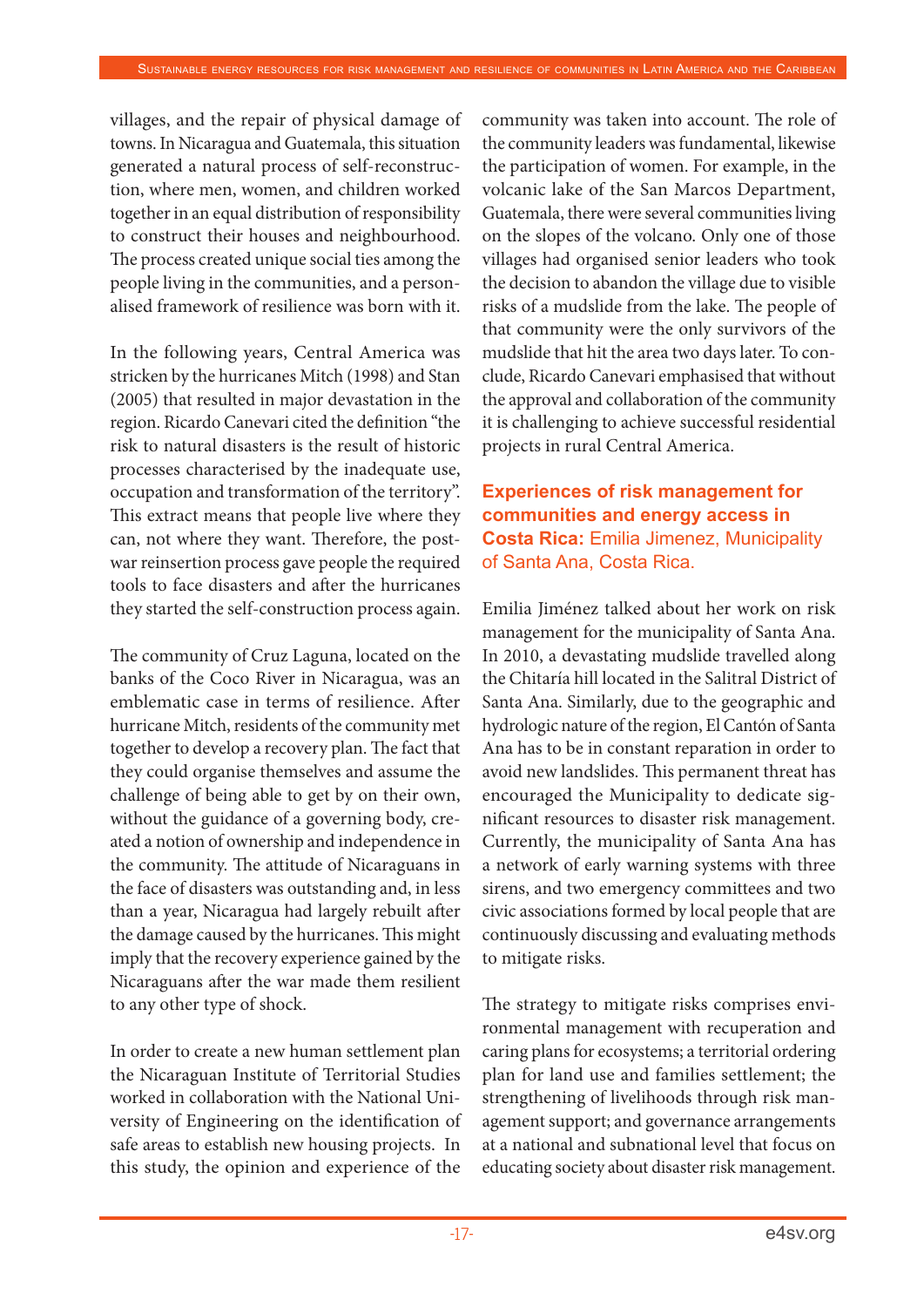In 2016, the northern part of Santa Ana was hit by hurricane Otto, one of the strongest hurricanes of the region's history. The storm took the life of 9 people and caused important infrastructure losses. But at the same time, the event helped to create a new system of shelters, outline an emergency protocol for hurricanes, a technical form to evaluate post-disaster damages, and a new tool to monitor disasters. GEOMATICA, for example, is performing studies to measure landslide threats, so the Municipality can respond by stabilising the land in areas of risk. Additionally, the municipality executes educational programmes about risk management for schools, and performs regular maintenance of roads and evacuation routes. The total investment of the Municipality in disaster risk management is close to US\$250,000.

## **The effect of climate change on community resilience:** Rodrigo Cisneros, Independent Consultant, Bolivia

Rodrigo Cisneros focused his presentation on technologies and techniques that could be applied in Latin America to increase resilience to climate change in rural communities. His presentation started with an overview of the meaning of energy and an explanation of the different energy forms existing in the world. Participants were reminded of the differences between renewable and non-renewable energies, the basic concepts of energy physics such as Einstein's mass-energy equivalence formula, and Newton's laws of classical mechanics. He stated that our concept of renewable energy resources corresponds to solar, wind, geothermal, nuclear, and hydro, whereas non-renewable resources are represented by fossil fuels. The presentation evaluated the role that every energy resource plays in the resilience of rural communities.

Nowadays, wind turbines have evolved into efficient structures that are capable of transforming large amounts of kinetic energy into electricity. However, people tend to forget that wind technologies existed for centuries in Europe with the

traditional windmill system. Windmills were used to pump water or grind grain, and they worked exceptionally well for centuries. Although this technology had a vast trajectory in the old world, in Latin America they were hardly employed. Another example that caught the attention of experts was the ancient windmills of Nashtifan. They consisted of horizontal windmills with a long vertical driveshaft and six to twelve rectangular sails, and they were used at home as well as in the grist milling and sugarcane industries. These examples show simple designs that have proven their efficacy for ages; furthermore they support the fact that wind energy is a resilient technology to climate change since wind resources are not expected to change with the global warming phenomenon. Nonetheless, developers in Latin America insist on implementing new systems instead of evaluating the application of traditional technologies.

Hydro energy is found in the form of large dams, run-of-river facilities, and watermills. Run-ofriver hydropower channels flowing water from a river through a canal or penstock to spin a turbine and then returns the water back to the river. It is a system that requires little infrastructure and is fairly simple to build if the geographic characteristics are appropriate. The slopes and valleys of the Andean region in South America are ideal terrains for the application of this technology, but besides a few examples in Argentina and Chile, run-of-river plants are hardly found in the rest of the region. Likewise, watermills are traditional systems that have been used in some places in Africa to generate small amounts of electricity. Hydropower technologies are easily replicable but have the disadvantage that water resources will be substantially affected by climate change. Even today there are several dams that are completely dry with limited possibilities of recovery, such as the large dam of Misicuni in Bolivia, for example.

Solar energy should not be affected by climate change; it might be possible that patterns of cloudiness will be altered in some places, but the re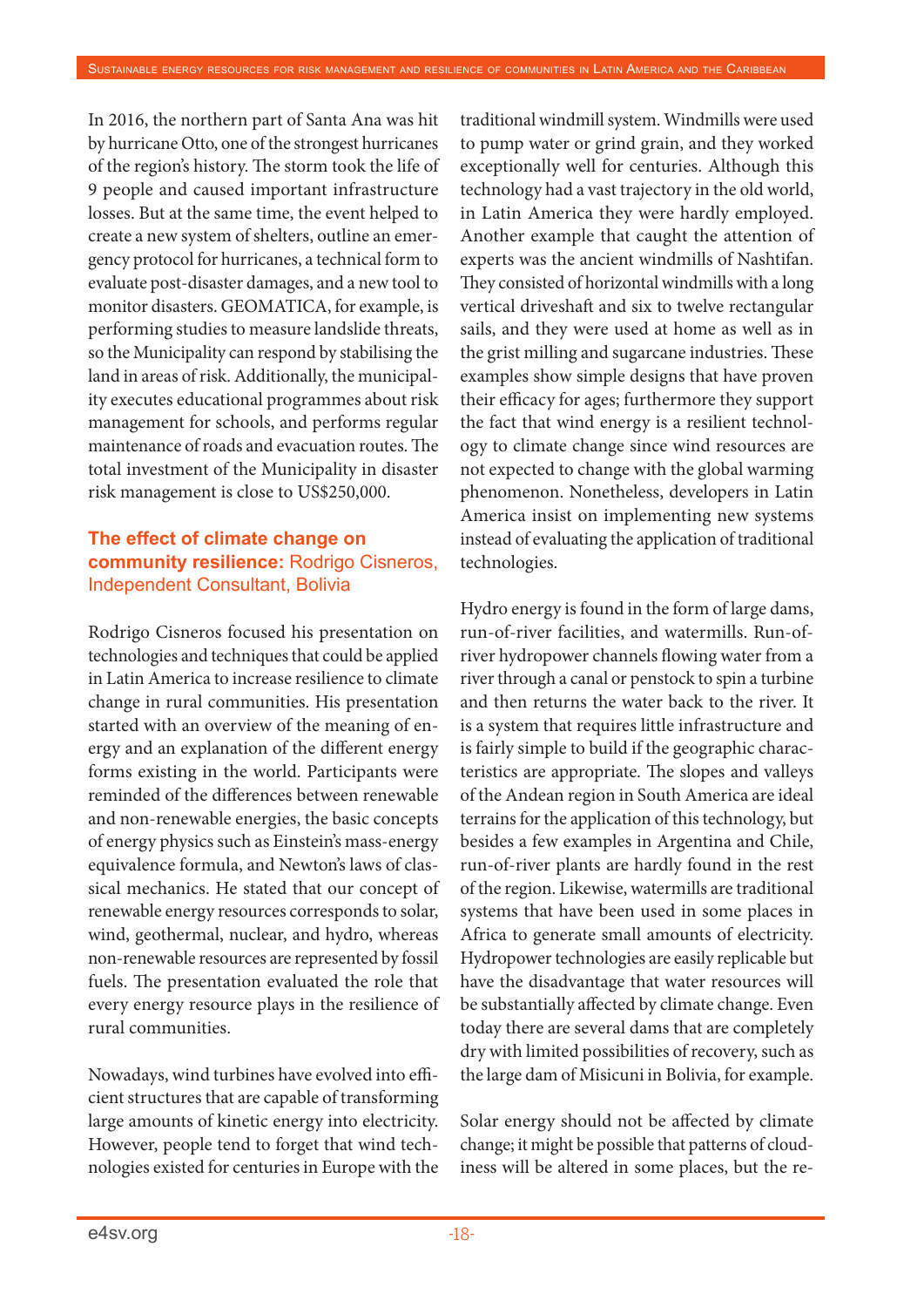source will be always available. Nuclear power is the most resilient technology to generate electricity. Although it leaves behind radioactive residues that are more complex to treat, it is considered impervious to climate change. Lastly, thermal plants are in theory resilient to climate change but at the same time are the primary contributors to the phenomenon, therefore are not suggested as a solution in this case.

With regards to water resilience, the "takanas", or agricultural terraces, are an ancient technique used by the Inca civilisation that consisted of carving the hill's slopes into a series of receding terraces for the purpose of more effective farming. Takanas are extremely resilient and have the ability to save water, avoid erosion and retain humidity and water flows in mountainous terrains. Currently, they are not used due to the fact that Spanish colonisers imposed their own crop practices and forced natives to adopt them. This is an excellent example of when the introduction of new methods is assumed to generate progress for communities when in fact it results in the opposite. A similar method with great potential in Latin America is the Suka Kollus terrace used, even today, in China.

There are also resilient techniques to store water that consist of pumping water to storage tanks using hydro or solar power. The benefit is that they do not rely on the grid, so they will continue working in the absence of an electricity supply due to disasters or any other event. Similarly, adobe houses with heavy roofs are much more resilient to earthquakes than many other construction styles, so why are they not taken into consideration nowadays?

Rodrigo Cisneros concluded his presentation by stating that all these traditional technologies were incredibly ingenious and resilient, but the evolution of society has forgotten them and their benefits to solve several problems present nowadays. The recovery and reutilisation of these technologies is a challenge for innovation in the developed world.

#### **Relationship between resilience, territory and the environment:**  Alexander Coles, Florida State University, Panama

Human intervention in natural habitats has had negative direct and indirect implications for their ecology and species compositions, generating risks and sometimes leading to cumulative threats. Resilience is also a characteristic intrinsic to ecosystems and to human populations, which manifests itself following a perturbation. It can be considered as the adaptive dynamic that allows communities to respond and adapt to change and to distress.

Formulating policies for the management and mitigation of risks for both ecological systems and human communities is therefore a development imperative. There are many strategies for managing risks in rural populations. Connecting with communities is critical to increase their resilience to natural disasters and their ability to cope and recover from them, as is acknowledging and respecting cultural beliefs and customs. Failure to do this often results in recommendations being rejected. Open dialogue, on the other hand, can help communities realise the importance of specific risk management measures for improving their livelihoods.

Changing land use patterns, such as the expansion of urban populations into former agricultural land, is affecting rural communities and their livelihood options.

#### **Discussion session II**

Participants at the workshop were encouraged to expose themes related to risk management and energy access that they could not fully consider during their presentations.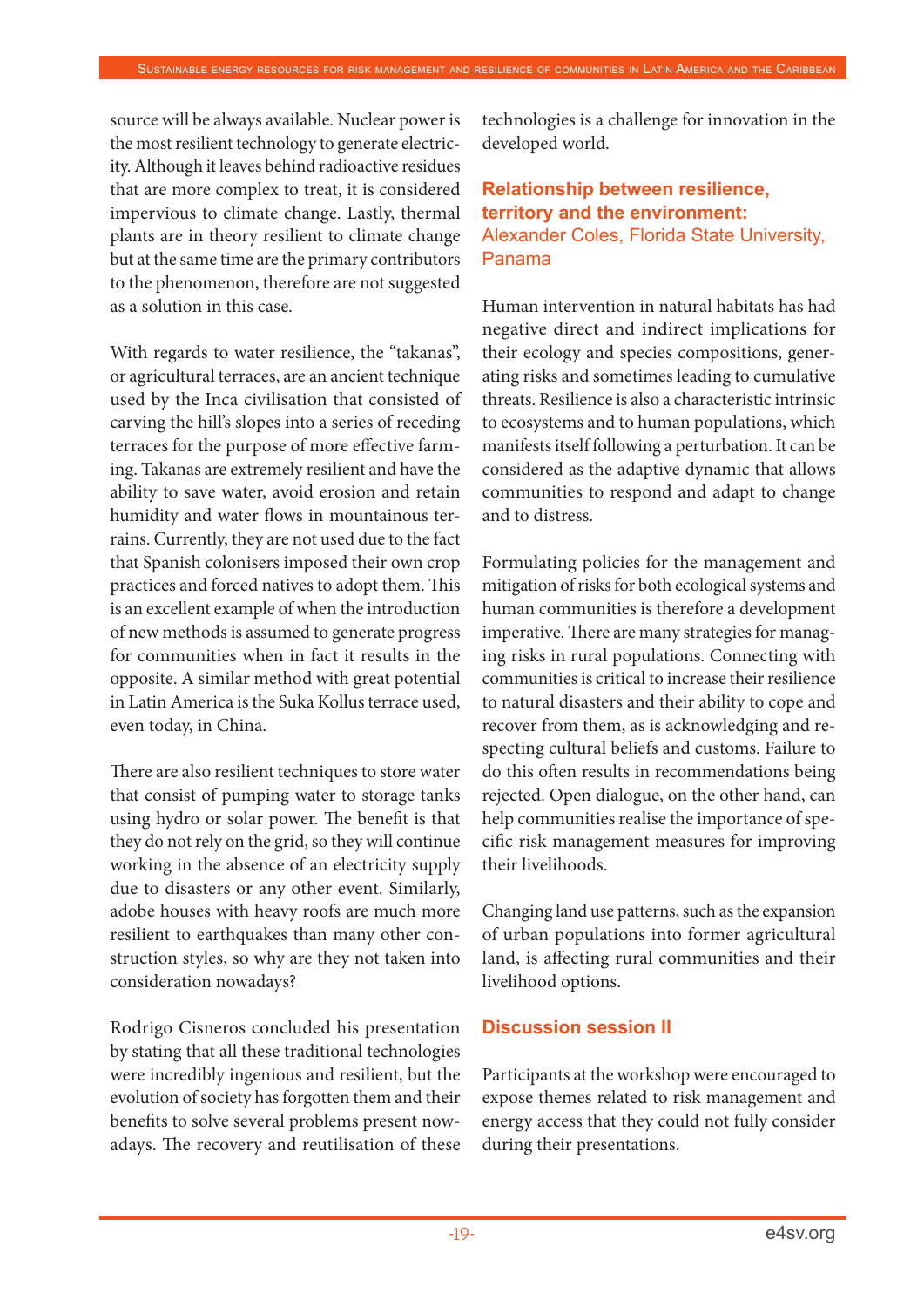The first contribution reflected that while many methodologies and initiatives exist to increase the resilience of the continent, the poverty of many communities remains a key problem. People tend to return to build their homes in risk-prone areas simply because they lack alternatives: you live where you can, not where you would like to. In situations of poverty short-term needs, like finding enough to eat, take precedence over medium- and long-term considerations of safety.

Disasters undeniably have a negative influence on communities, but they can also strengthen social links and channel resources in a better way, thereby generating positive economic gains and possibly increasing resilience to future disasters. It is important not only to assess the cost of increasing the resilience of specific infrastructures, but also to determine when these investments should be made, as reconstruction may be a better option in certain circumstances.

In terms of methodologies for mitigating climate change, one fundamental problem is that the effects, especially in the medium and long term, are not well known. One approach, followed by Princeton University, is to analyse possible scenarios in three dimensions, which also considers the level of resilience of different options and establishes the economic cost of improving it.

The World Bank has recently carried out a study on the effectiveness of investments to reduce risks, and there is a new parameter which is to determine to what extent interventions have reduced the vulnerability of the poorest parts of the populations. This is very important, since this study estimated that approximately 26 million people fall back into poverty due to disasters every year.

Another important theme to consider is the cross-cutting nature of risk mitigation in terms of climate change. While climate change mitigation will attract increasing resources, what is lacking is an overall vision on what should be done to deal with the problem. The limits of different

options also need to be established. For example, it is estimated that the cost of road construction would increase by 20 to 30% if they were built to withstand the effects of climate change. Increases in investments need not be the only response to climate change; often, increasing the quality of infrastructure would represent a more appropriate response. However, for many of the questions open now in the field of risk mitigation there are no clear answers.

A fundamental step in terms of adapting to climate change is to adapt to the increased variability of climatic conditions. An example in Colombia is provided by areas that were one year affected by severe droughts due to El Niño, and were struck by inundations the following year due to la Niña. While many investments were made in the area, these did not improve the resilience of the affected communities.

One community response in Colombia following the destruction of housing by natural disasters was the collective rebuilding of houses by community members. One of the positive outcomes is the process of reconstruction itself, which results in the strengthening of social bonds and in the increase of capacity and resilience in the community. Government initiatives to develop free housing in this context may therefore be counterproductive, and potentially increase the vulnerability of communities. While these initiatives may initially provide a source of income to kick start the economy, often when the intervention ends the benefits are not sustainable. Another way of assisting communities in post-disaster situations is for governments to pay a salary for their members to contribute to rebuilding efforts. This helps the rehabilitation of the community's economy.

In terms of interventions for risk management and mitigation, and for improving the resilience of communities through energy access, the most successful approach in Mexico involves public-private partnerships to develop community projects, for example focused on productive uses. Associations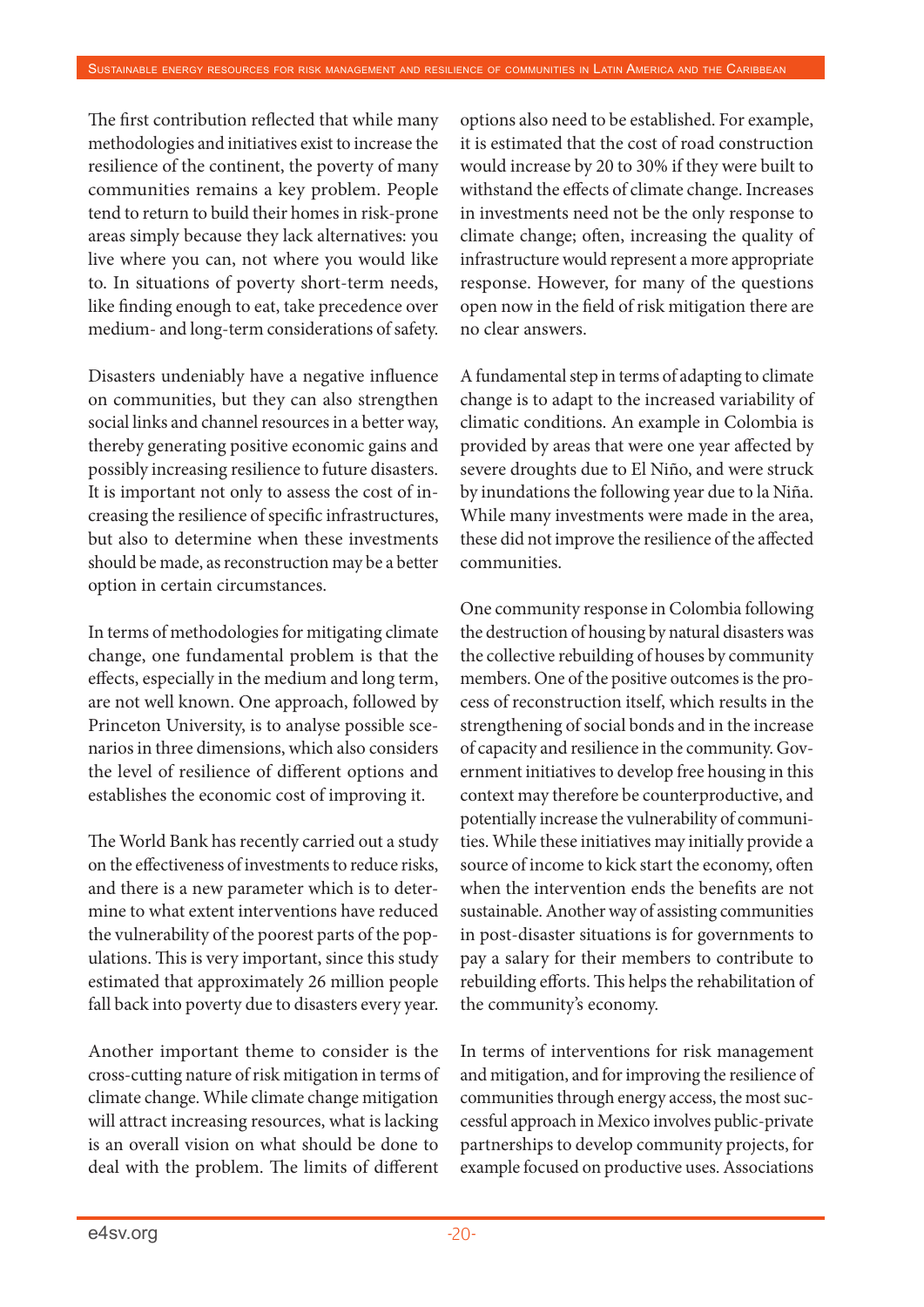between government and the private sector, civil societies, and the communities are essential to oversee the projects and ensure they deliver the expected results and do not remain at the pilot stage. It is very hard for governments to supervise unilateral projects in communities, which are also more vulnerable to failure because of corruption.

A common occurrence in the region is that there are big differences in access to resources, such as water, in different parts of the country. What is needed is to develop and apply an ethical framework to ensure that the overall benefits of developing infrastructure projects that require the displacement of communities are also shared among the people negatively affected.

There are two points of intervention: before an event (prevention) and after an event (recovery). SDG7 on universal energy access is key for prevention, and different available technologies for energy access should be analysed, also from a risk mitigation perspective, to determine which are the most appropriate for a given community. Similarly, in a post-disaster situation, damaged energy infrastructures should be replaced with new systems following the same criteria, rather than simply going back to what was in place before. Indigenous communities should be the focus of development initiatives, since they are very often among the most vulnerable.

Access to energy has sometimes been described as a factor that increases the vulnerability of communities to natural disasters, since they will find it harder to cope with the loss of energy access during post-disaster situations than communities who never had it. Energy access creates a form of dependency. This is however a negative view of energy access. Smaller, decentralised energy systems are more flexible and easier to repair and reinstall after a disaster, and they reduce dependency on the grid system. These "smart solutions" are especially important in remote areas with dispersed communities, which typically are the last to receive government assistance post disaster since priority is given to densely populated areas. It is also important to remember the close link between energy access and poverty, which in turns increases vulnerability to disasters. A critical challenge is to determine how information and technical know-how translate into effective policies and interventions.

Another key problem in many countries in the continent is the lack of long-term investments and solutions for risk management and mitigation. This is a critical society challenge, linked to our current political systems.

A critical challenge in Paraguay is to determine how communities should be motivated to adopt measures for risk mitigation and participate actively in the management of risks. In Paraguay, many populations emigrating from the countryside to urban areas have settled in areas prone to inundations, also with initial assistance from the government which provided minimal services (water, health service and education facilities). In terms of energy, electricity is usually obtained by settlers illegally by connecting to the lines, risking their lives. Once the communities are settled it has proved very hard to rectify the situation, despite periodic inundations and government incentives for relocation. In terms of providing energy access to rural indigenous communities, the most vulnerable in the country, there is a need to both understand important cultural factors for the acceptance of new technologies, but also ensure that adoption is sustainable, in particular with respect to the ease of maintenance of equipment.

A further problem is that development projects targeting rural communities are often designed by urban professionals, with expectations that on occasions cannot be met. The sustainability of projects is frequently related to the existence of an expressed demand by the communities for a particular service. Isolated energy solutions are a very good solution for isolated rural communities, but should perhaps not be considered as the final solution, since most people expect to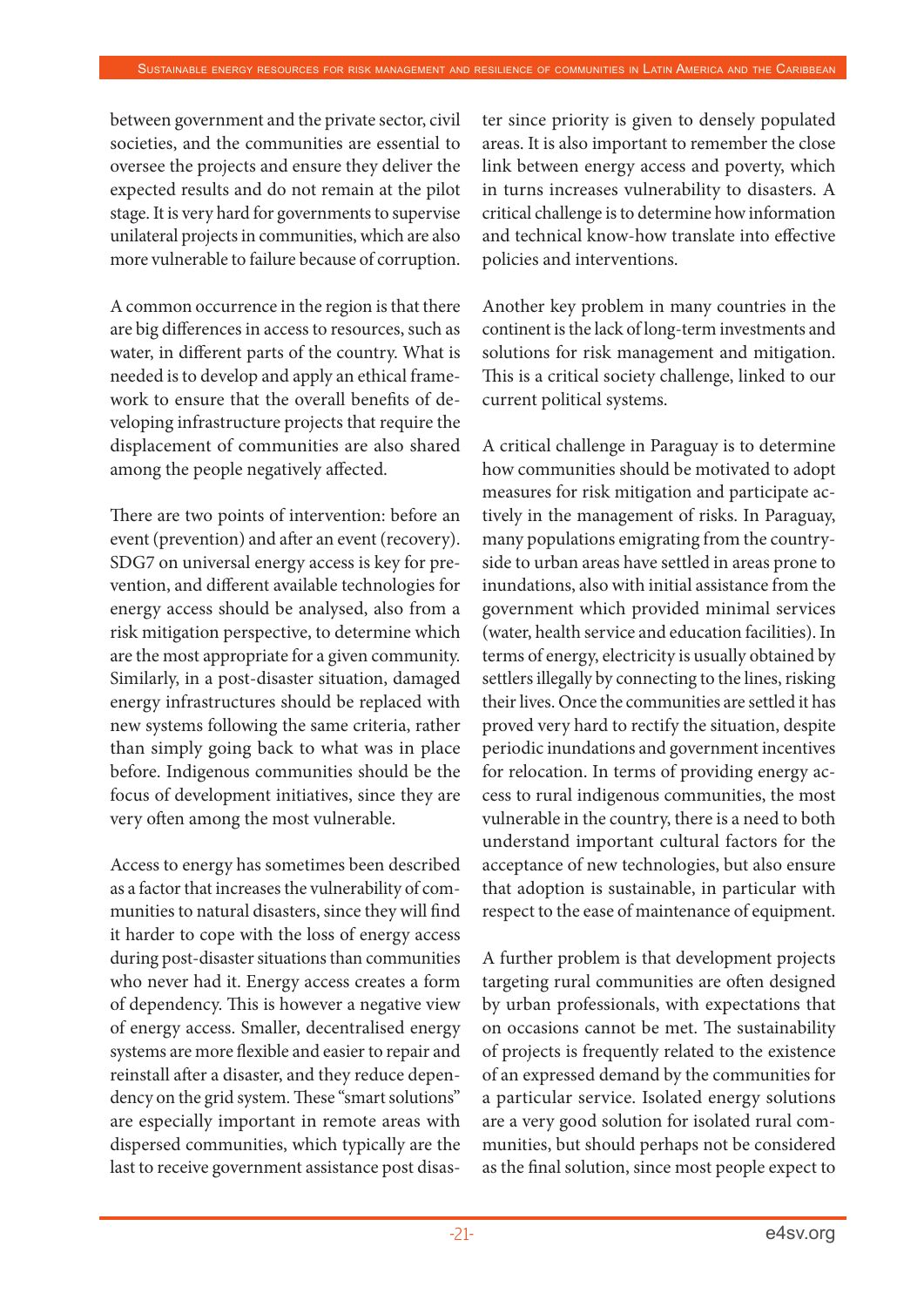be grid-connected at some time. Increasing the resilience of rural populations is very important because of the fundamental inequity and injustice between urban and rural centres.

The importance of establishing country funds for dealing with emergencies was underlined. While international funds may be accessed by a country after a disaster, these funds are loans which need to be paid back, and one of the reasons why Caribbean countries have very high debts is because reconstruction is carried out with international financing.

#### **John Holmes closing remarks**

John Holmes thanked participants for their valuable contributions to the workshop. He explained that the proceedings would be published as a workshop report, and that key conclusions and recommendations would be published as a brief for policy makers. He encouraged participants to disseminate the reports to their networks of contacts. Resilience is a key issue for rural communities, and an issue that the Smart Villages Initiative will continue to address in its future activities.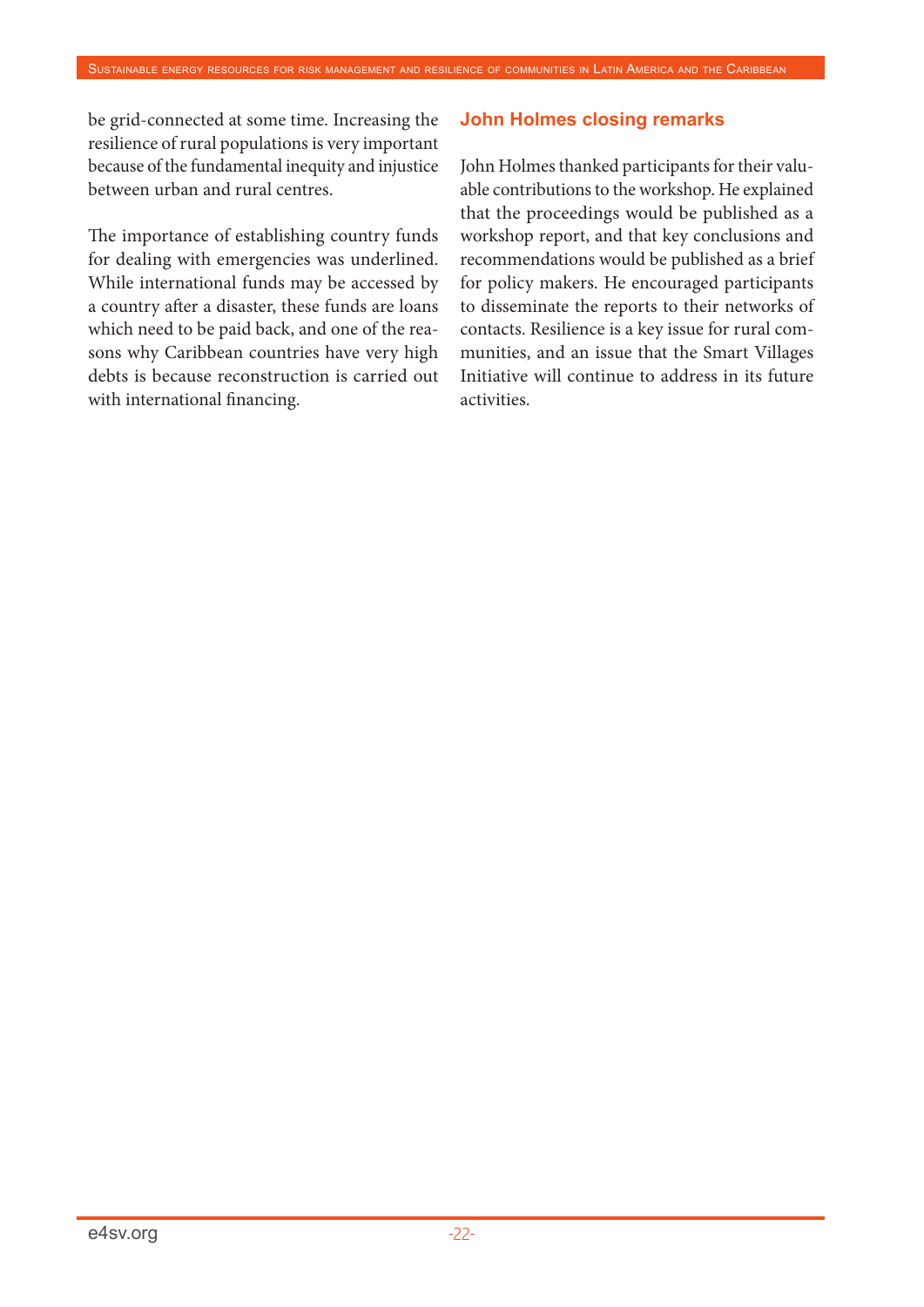## **Annex 1: Workshop Programme**

### **"Sustainable energy resources for risk management and resilience of communities in Latin America and the Caribbean"**

#### **30 January 2017,**

#### **Hotel Marriott, Quito, Ecuador**

| 09:00 | Welcome and workshop presentation                                                 |  |  |  |
|-------|-----------------------------------------------------------------------------------|--|--|--|
|       | John Holmes, Smart Villages                                                       |  |  |  |
|       | Ricardo Peña Herrera, GDRD Secretary                                              |  |  |  |
| 09:15 | The Smart Villages Initiative                                                     |  |  |  |
|       | Claudia Canales and John Holmes, Smart Villages, United Kingdom                   |  |  |  |
| 09.40 | Resilience experiences in Ecuador and the relationship with the energy sector     |  |  |  |
|       | Ricardo Peña, Secretary of Risk Management, Ecuador                               |  |  |  |
| 10:00 | Resilience as State Policy                                                        |  |  |  |
|       | Ricardo Mena, United Nations Office for Disaster Risk Reduction (UNISDR), Ecuador |  |  |  |
| 10:20 | Feed many birds with the same guava                                               |  |  |  |
|       | Gustavo Wilches, Externado of Colombia Universit,; Colombia                       |  |  |  |
| 10:40 | Coffee break                                                                      |  |  |  |
| 11:00 | Tools for risk management with respect to energy                                  |  |  |  |
|       | Wendy Guerra, World Bank, Bolivia                                                 |  |  |  |
| 11:20 | Risk management: communities and the energy sector                                |  |  |  |
|       | Daniel Monroy, Government Secretary, Mexico                                       |  |  |  |
| 11:40 | <b>Discussion session I</b>                                                       |  |  |  |
| 13:00 | Lunch                                                                             |  |  |  |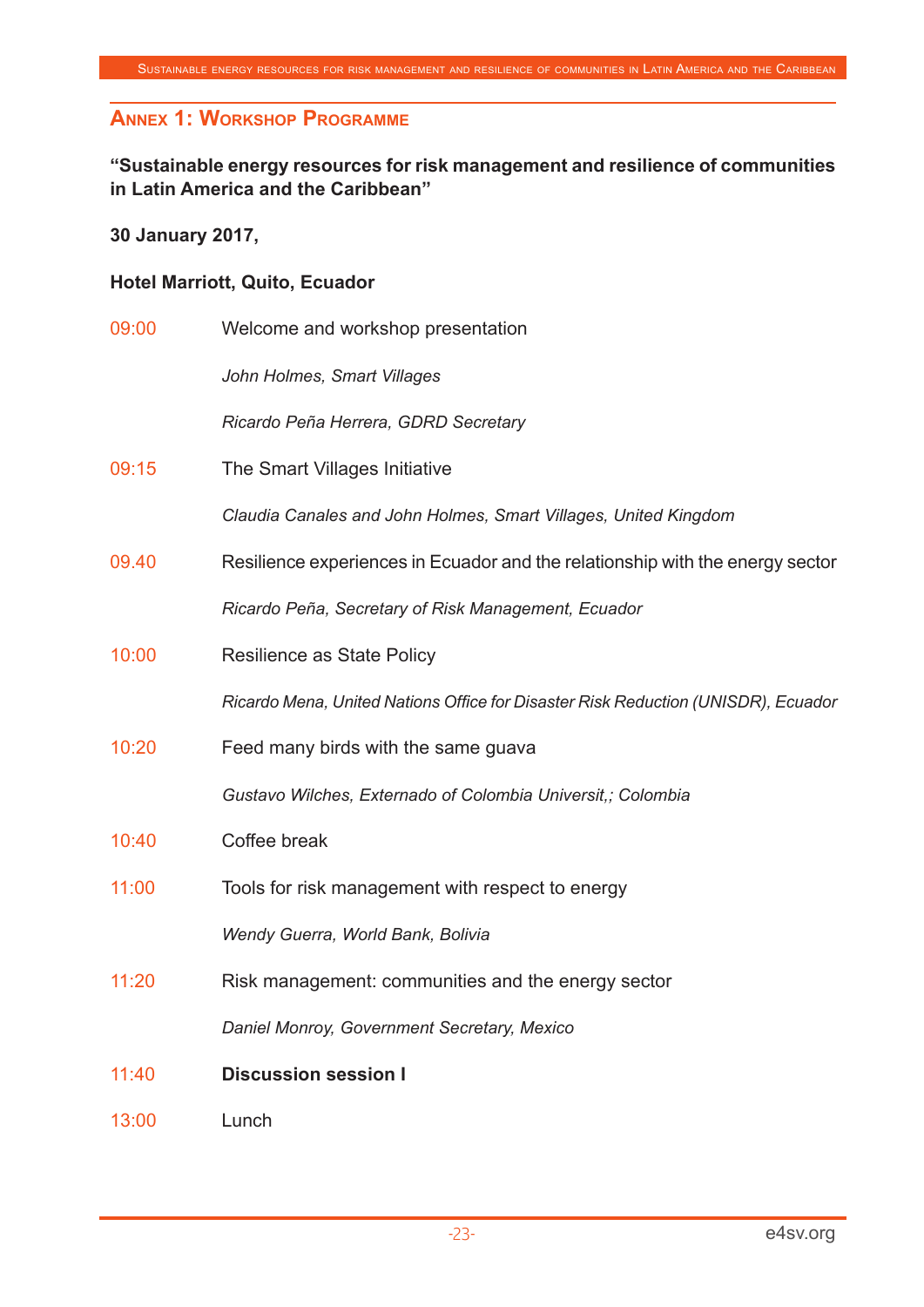| 14:00 | Little-explored aspects of resilience to disasters in the energy sector                                  |  |  |  |  |
|-------|----------------------------------------------------------------------------------------------------------|--|--|--|--|
|       | Marco Antonio Rodríguez, World Bank, Bolivia                                                             |  |  |  |  |
| 14:20 | Emergency management experiences in communities focused on energy                                        |  |  |  |  |
|       | Miguel Kurita and Ofelia Insaurralde, National Emergency Secretary of Paraguay                           |  |  |  |  |
| 14:40 | Community resilience in the energy sector: planning experiences and<br>construction of human settlements |  |  |  |  |
|       | Ricardo Canevari, Independent Consultant, Argentina                                                      |  |  |  |  |
| 15:00 | Experiences of risk management for communities and energy access in<br>Costa Rica                        |  |  |  |  |
|       | Emilia Jimenez, Municipality of Santa Ana, Costa Rica.                                                   |  |  |  |  |
| 15:20 | The effect of climate change on community resilience                                                     |  |  |  |  |
|       | Rodrigo Cisneros, Independent Consultant, Bolivia                                                        |  |  |  |  |
| 15:40 | Relationship between resilience, territory, and the environment                                          |  |  |  |  |
|       | Alexander Coles, Florida State University, Panama                                                        |  |  |  |  |
| 16:00 | Coffee break                                                                                             |  |  |  |  |
| 16:15 | <b>Discussion session II</b>                                                                             |  |  |  |  |

17:45 Closing of the workshop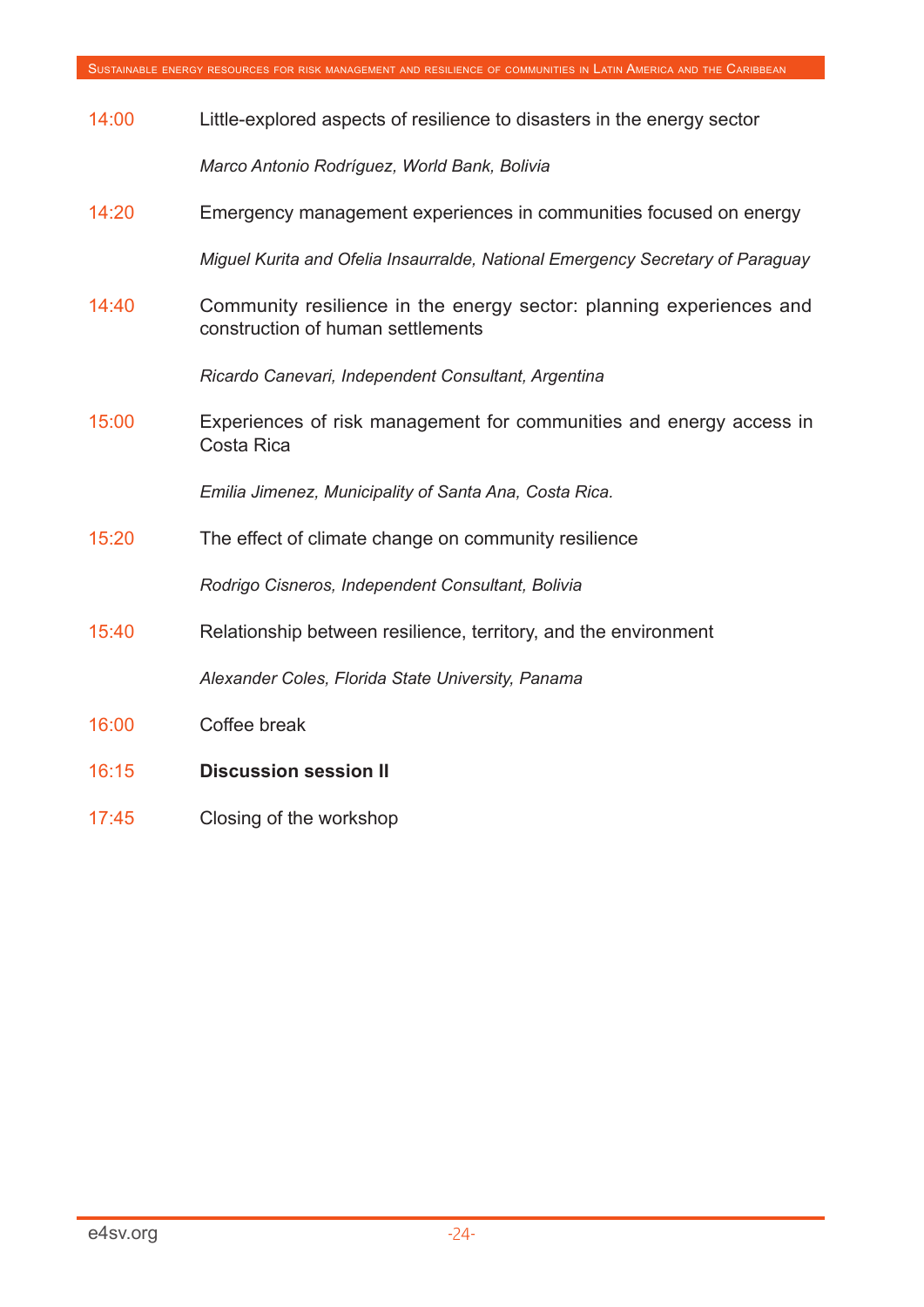## **Annex 2: Participants List**

| <b>Title</b> | <b>Name</b>             | <b>Surname</b>     | Organisation                              | <b>Position</b>                                                              | <b>Country</b> |
|--------------|-------------------------|--------------------|-------------------------------------------|------------------------------------------------------------------------------|----------------|
| Dr.          | Claudia                 | <b>Canales</b>     | <b>Smart Villages</b>                     | <b>Project Manager</b>                                                       | <b>UK</b>      |
| Mr.          | <b>Ricardo</b>          | Canevari           | Independent<br>Consultant                 | Consultant                                                                   | Argentina      |
| Ing.         | Rodrigo                 | <b>Cisneros</b>    | Independent<br>Consultant                 | Institutional<br><b>Development Specialist</b>                               | <b>Bolivia</b> |
| Dr.          | Alexander               | <b>Coles</b>       | <b>Florida State</b><br><b>University</b> | Lecturer                                                                     | Panama         |
| Mrs.         | Wendy                   | Guerra             | <b>World Bank</b>                         | Consultant                                                                   | <b>Bolivia</b> |
| Dr.          | John                    | <b>Holmes</b>      | <b>Smart Villages</b>                     | Project Co-Leader                                                            | <b>UK</b>      |
| Mrs.         | <b>Ofelia</b>           | <b>Insaurralde</b> | National<br>Emergency<br>Secretary        | Director of Planning<br>and Systematization                                  | Paraguay       |
| Ing.         | <b>Emilia</b>           | <b>Jimenez</b>     | Municipality of<br>Santa Ana              | <b>Civil Engineer</b>                                                        | Costa<br>Rica  |
| Ing.         | <b>Miguel</b>           | <b>Kurita</b>      | National<br>Emergency<br>Secretary        | <b>Chief of Staff</b>                                                        | Paraguay       |
| Mr.          | <b>Daniel</b>           | <b>Monroy</b>      | Government<br>Secretary                   | Director of Innovation,<br><b>Planning &amp; Continuity</b><br>of Operations | Mexico         |
| Mrs.         | Roberta                 | <b>Mutschler</b>   | <b>Smart Villages</b>                     | <b>Research Associate</b>                                                    | <b>UK</b>      |
| Mr.          | Ricardo                 | Peña               | Secretary of Risk<br>Management           | Sub secretary of Risk<br>Analysis                                            | Ecuador        |
| Mr.          | <b>Marco</b><br>Antonio | Rodríguez          | <b>World Bank</b>                         | Consultant                                                                   | <b>Bolivia</b> |
| Mr.          | Gustavo                 | <b>Wilches</b>     | Externado<br>of Colombia<br>University    | Lecturer                                                                     | Colombia       |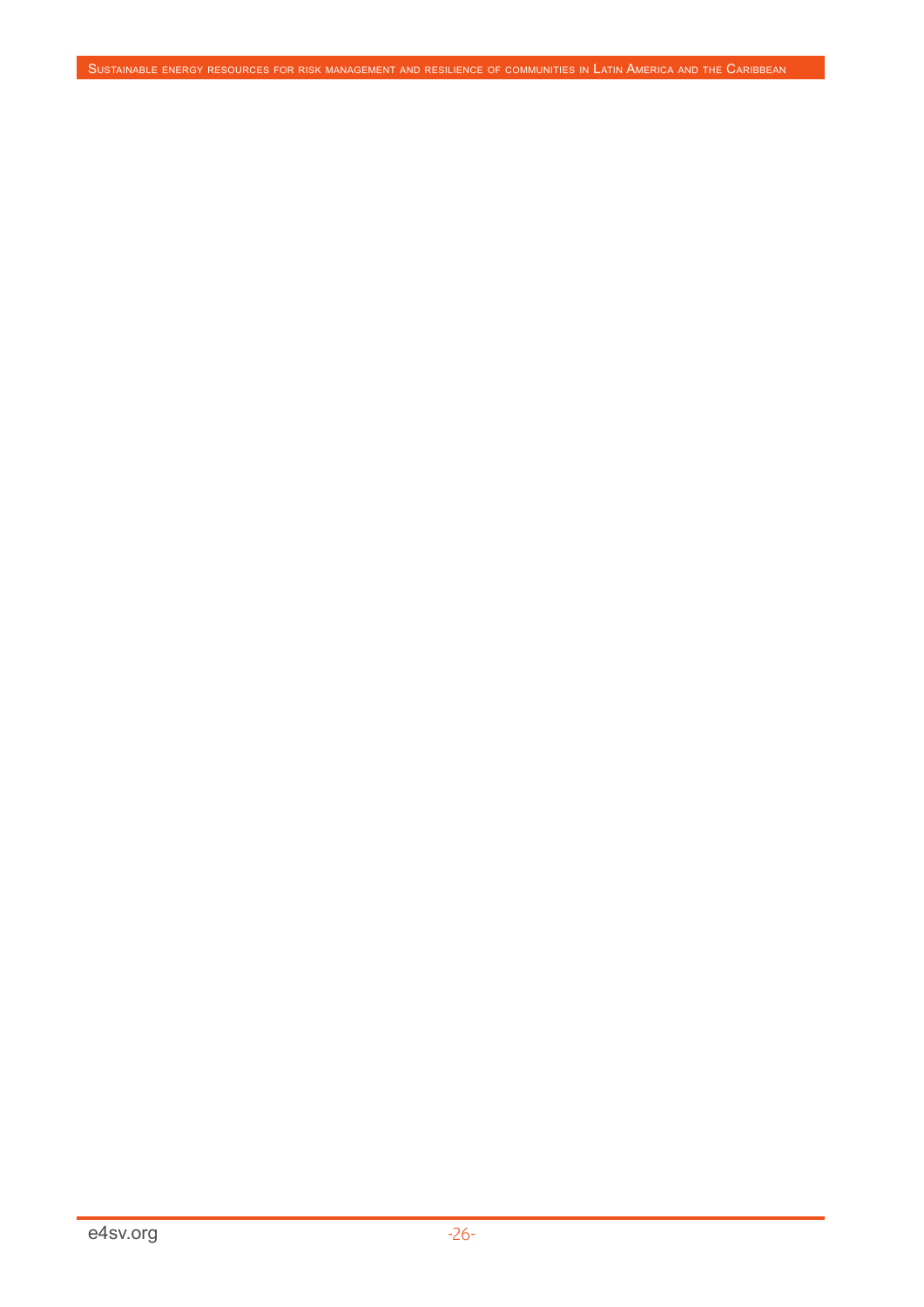#### **Image Credits**

Daran Kandasamy/"Quilotoa, Ecuador"/(CC BY-ND 2.0)

https://flic.kr/p/sYpzty